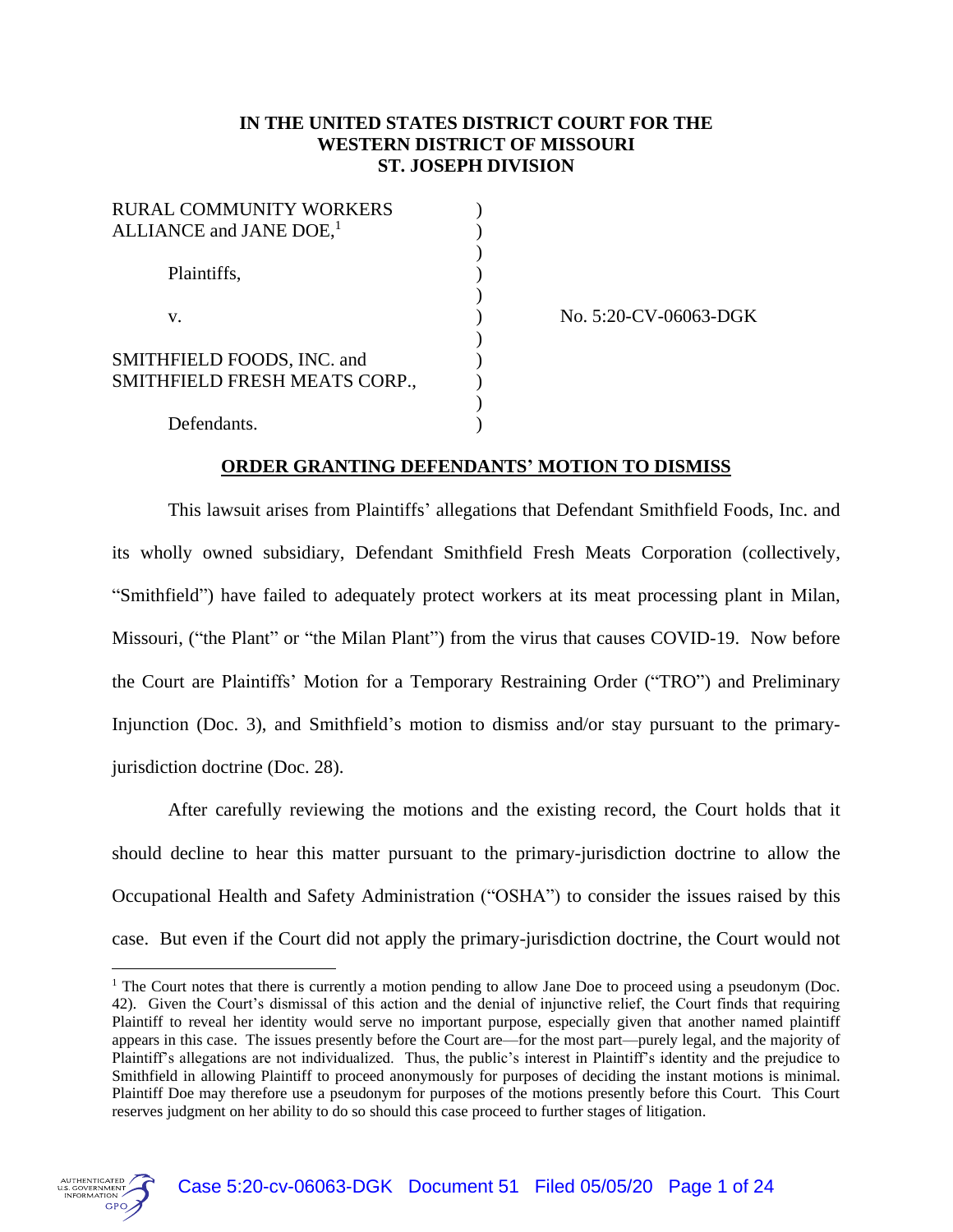issue a preliminary injunction because Plaintiffs have not met their burden of proving that the extraordinary remedy of an affirmative injunction is justified. Smithfield's motion is GRANTED, and the case is DISMISSED WITHOUT PREJUDICE.

### **Background**

The Background section of this order is arranged in chronological order. Although regrettably lengthy, it details how the regulatory environment in which meat-processing plants operate is constantly changing during this unique national emergency.

In late 2019, a new coronavirus emerged named severe acute respiratory syndrome coronavirus 2 (SARS-CoV-2). 2 This virus causes coronavirus disease 2019 (COVID-19), a respiratory illness that can cause serious health problems, including death.<sup>3</sup> SARS-CoV-2 is highly contagious; it appears to spread from person to person through respiratory droplets produced when an infectious person coughs, sneezes, or talks, and the virus can be spread by presymptomatic, or even asymptomatic, individuals. 4

A global pandemic ensued, and the virus and COVID-19 reached the United States in early 2020. On March 13, 2020, the President declared a national emergency concerning COVID-19. That same day, Missouri's governor also declared a state emergency, and on April 3, the Missouri Department of Health and Senior Services issued a stay-at-home order that mandated all individuals abide by social-distancing requirements and closed all nonessential

<sup>&</sup>lt;sup>2</sup> Ctrs. for Disease Control and Prev. & Occ. Safety and Health Admin., Meat and Poultry Processing Workers and Employers, https://www.cdc.gov/coronavirus/2019-ncov/community/organizations/meat-poultry-processingworkers-employers.html (April 26, 2020).

<sup>3</sup> *Id*.

<sup>4</sup> *Id*.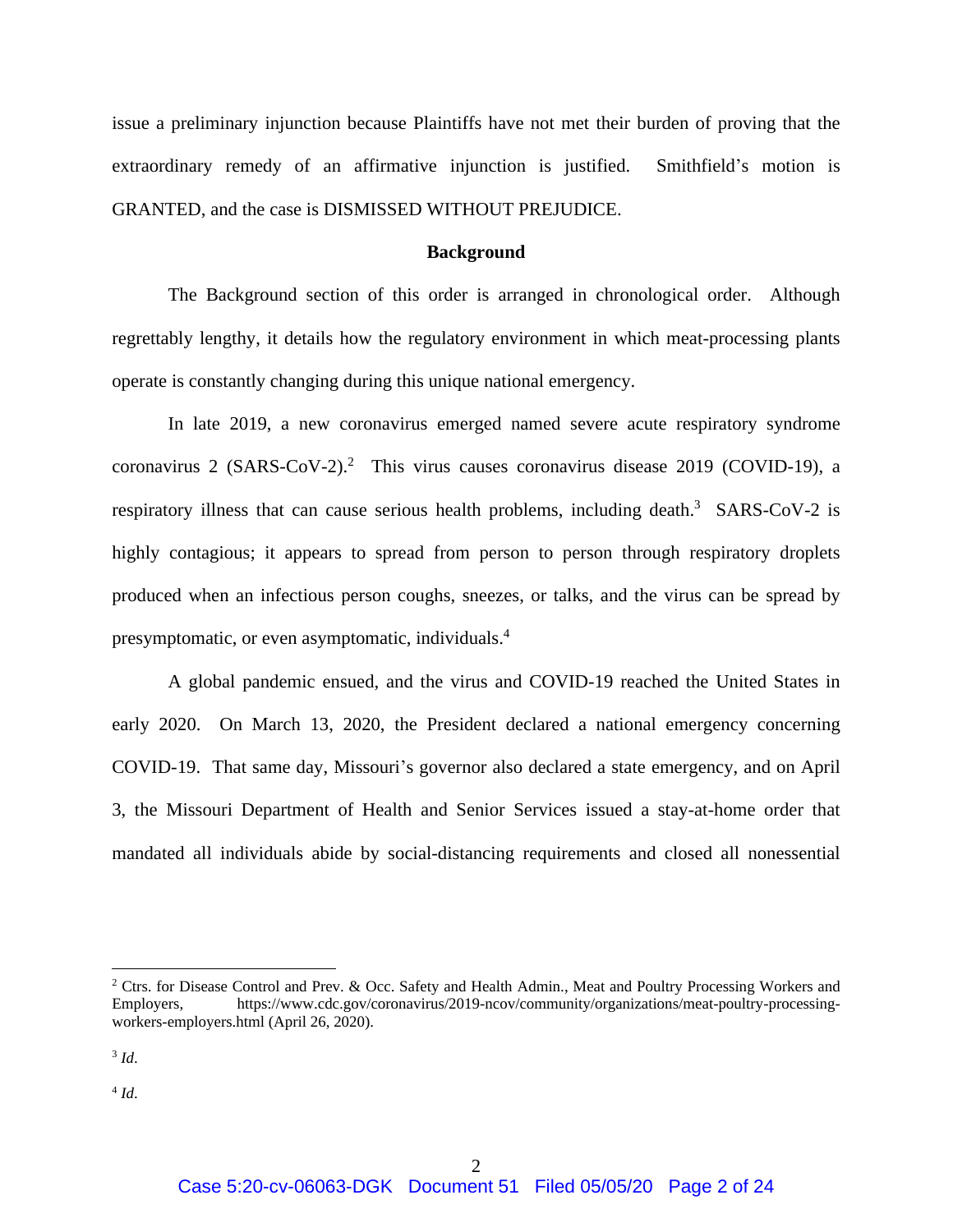businesses in Missouri through May 4. 5 The stay-at-home order defines essential businesses in accordance with guidance from the U.S. Department of Homeland Security, Cybersecurity & Infrastructure Security Agency ("Homeland Security"), which identified livestock-slaughter facilities, including the Plant and its operations, as "critical infrastructure."<sup>6</sup> On April 9, the Centers for Disease Control ("CDC") published *Interim Guidance for Businesses and Employers to Plan and Respond to Coronavirus Disease 2019 (COVID-19)*, which outlined several policies and procedures employers should implement to help prevent workplace exposure and community spread of the virus.

On April 22, OSHA sent Smithfield a "Rapid Response Investigation" requesting information regarding its COVID-19 work practices and infection at the Milan Plant, giving Smithfield seven days to respond. As part of its inquiry, OSHA requested information about Smithfield's COVID-19 practices including what, if any, personal protective equipment has been given to its workers, what engineering controls have been implemented, what contact tracing methods have been employed, and what policies have been changed or implemented in light of the pandemic (Doc. 29-2). Smithfield responded on April 29 (Doc. 41).

The next day, on April 23, Plaintiffs Jane Doe and the Rural Community Workers Alliance ("RCWA") filed suit. They allege Smithfield is not taking adequate steps to prevent transmission of the virus at its Plant, thereby endangering workers and members of the surrounding community. According to her declaration, Doe is a current Smithfield employee who has worked at its Milan Plant for at least five years. She claims she currently works on the

<sup>5</sup> Mo. Dep't of Health & Senior Servs., Stay at Home Order, https://governor.mo.gov/priorities/stay-home-order (Apr. 3, 2020).

<sup>&</sup>lt;sup>6</sup> U.S. Dep't of Homeland Sec., Cybersec. & Infrastructure Sec. Agency, Guidance on the Essential Critical Infrastructure Workforce,

https://www.cisa.gov/sites/default/files/publications/Version\_3.0\_CISA\_Guidance\_on\_Essential\_Critical\_Infrastruc ture\_Workers\_3.pdf (April 17, 2020).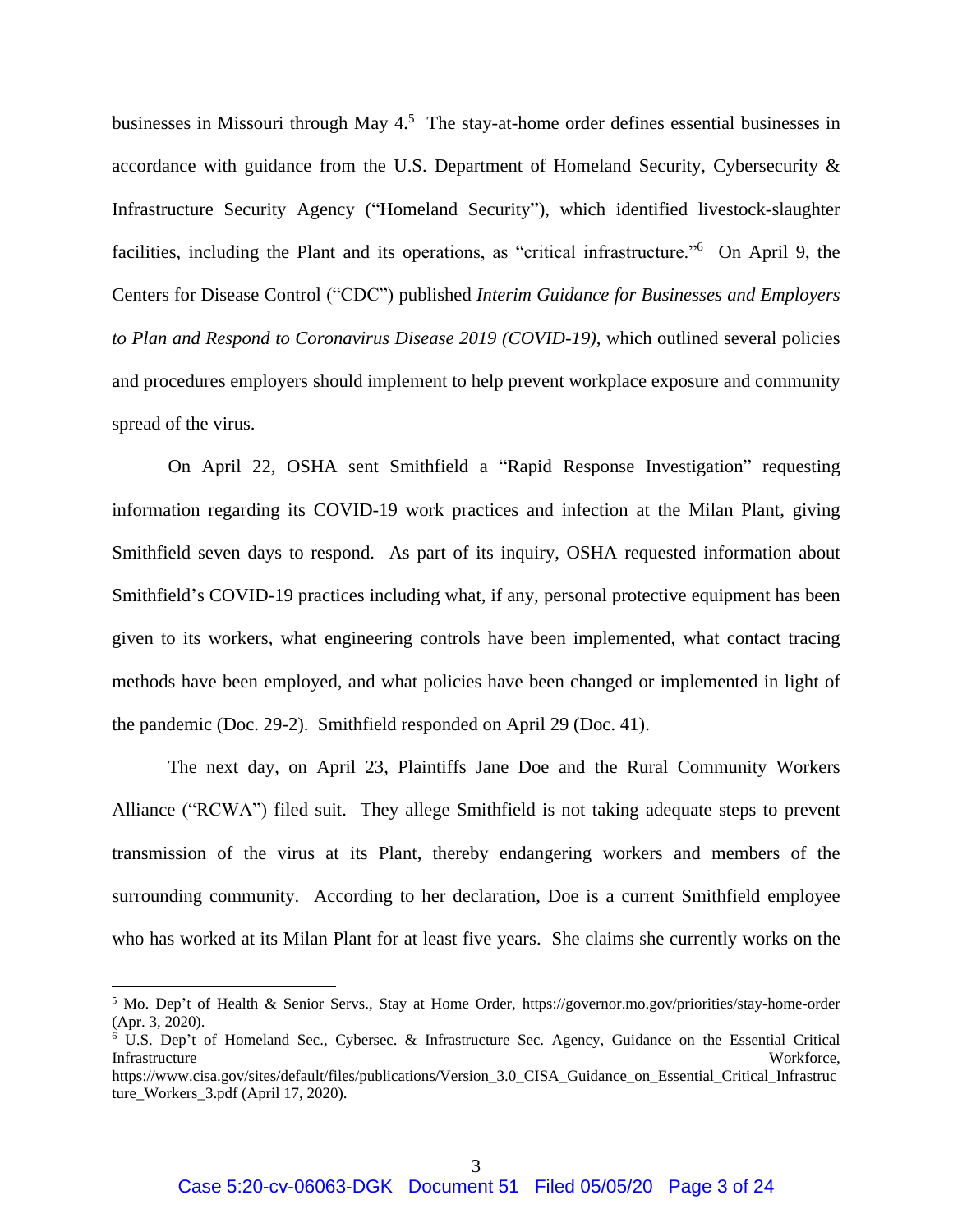"cut floor" where animals are broken down into products and packaged.

The RCWA is a Missouri non-profit advocacy group whose members consist exclusively of workers in Northern Missouri. Several members of RCWA's current leadership council work at the Plant, and sixty to seventy workers who attend its meetings work at the Plant, including Jane Doe.

Defendant Smithfield is one of the largest meat-processing companies in the world, with meat-processing plants all over the United States, including in Milan, Missouri. Several of its meat-processing plants in the United States have closed recently due to outbreaks of COVID-19 among its workers.

The Complaint (Doc. 1) alleges that several meat-processing plants in this country owned and operated by Smithfield have become major COVID-19 "hot spots." It also alleges that in direct contravention of CDC guidelines, Smithfield has not implemented certain precautions to keep its workers and the Milan community safe from the virus. Such measures include keeping adequate distance between workers, prohibiting workers from taking a break to wash their hands or face, preventing workers from covering their faces if they need to cough or sneeze, implementing a sick-leave policy that penalizes workers for missing work even if they are exhibiting COVID-19 symptoms, and failing to implement plans for testing and contact tracing.

The Complaint brings state-law claims for public nuisance and breach of duty to provide a safe workplace. Plaintiffs are not seeking monetary damages, only declaratory judgments stating that: (1) Smithfield's practices at the Plant constitute a public nuisance; and (2) Smithfield has breached its duty to provide a safe workplace.

The same day Plaintiffs filed suit, they also moved for a temporary restraining order and preliminary injunction (Doc. 3), seeking to force Smithfield to: provide masks; ensure social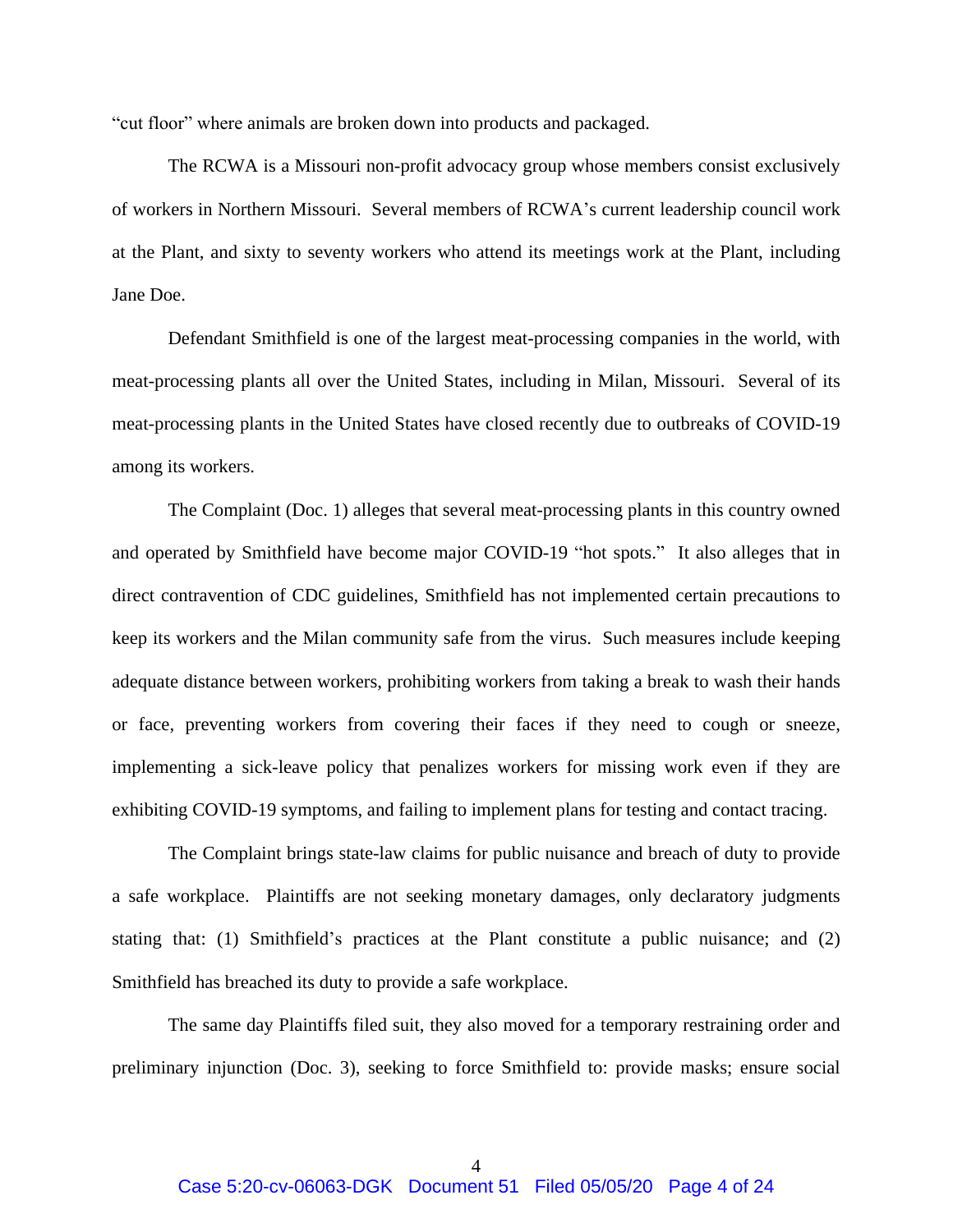distancing; give employees an opportunity to wash their hands while on the line; provide tissues; change its leave policy to discourage individuals to show up to work when they have symptoms of the virus; give workers access to testing; develop a contact-tracing policy; and allow their expert to tour the Plant. Attached to the motion were declarations from: (1) Jane Doe, who described working conditions at the Plant and stated she was afraid for health and safety, as well as the health and safety of the Milan community, because of what she considers inadequate safety procedures at the Plant; (2) RCWA's Executive Director, Alex Fuentes; (3) a senior lobbyist with the non-profit organization Food & Water Watch ("FWW"), Anthony Corbo; (4) a lawyer, Thomas Fritzsche, who has interviewed a number of Alabama poultry-plant workers about working conditions and authored a 2013 report for the Southern Poverty Law Center about modern industrial slaughterhouse workers; and (5) an occupational-medicine specialist, Dr. Robert Harrison, who works as Clinical Professor of Medicine at the University of California, and also serves the California Department of Public Health.

On April 26, the Court set a videoconference hearing on the preliminary injunction motion for April 30. That same day, the CDC and OSHA issued *Meat and Poultry Processing Workers and Employers – Interim Guidance* ("the Joint Guidance"), which provided supplemental guidance to meat-processing plants concerning COVID-19.<sup>7</sup> The Joint Guidance states that to reduce the risk of transmission among employees, employers at meat-processing facilities should, where "feasible," implement engineering controls, such as staggering shifts and breaks, requiring workers to stay six-feet apart, and/or erecting physical barriers; place handwashing or hand-sanitizing stations in multiple locations and encourage hand hygiene; give workers additional short breaks to wash hands; provide tissues; and allow workers to take breaks

<sup>&</sup>lt;sup>7</sup> Ctrs. for Disease Control and Prev. & Occ. Safety and Health Admin., Meat and Poultry Processing Workers and Employers, https://www.cdc.gov/coronavirus/2019-ncov/community/organizations/meat-poultry-processingworkers-employers.html (Apr. 26, 2020).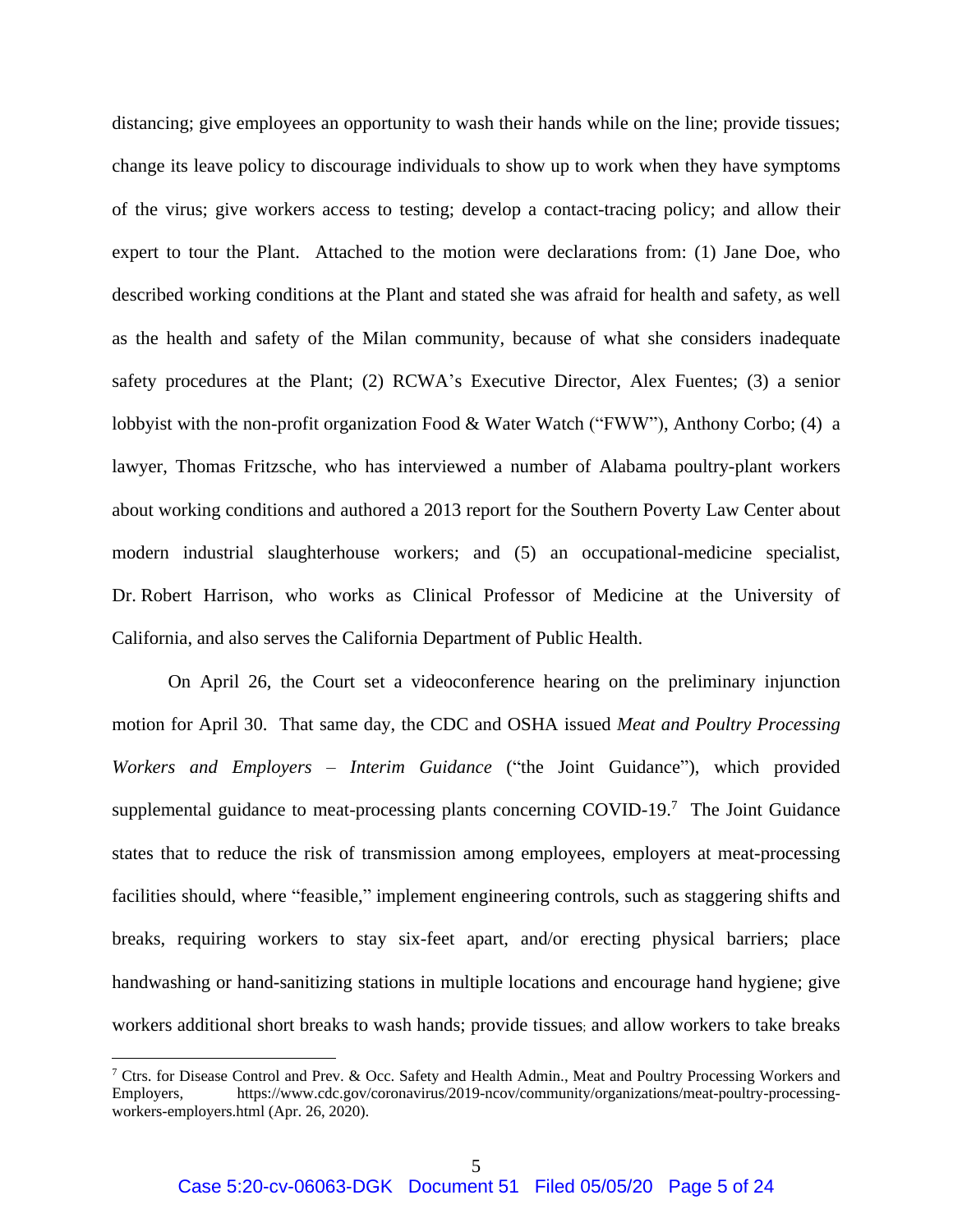in alternative areas to ensure social distancing. It also recommends employers provide personal protective equipment for workers to use during their shift and increase the frequency of sanitization in work and common spaces. It states employers should educate employees on measures they can take to decrease the risk of spreading the virus and provides a specific list of measures employers should take to promote social distancing, such as providing visual cues on floors, as reminders for social distancing. It encourages employers to screen workers for COVID-19 by implementing temperature checks prior to entering the workplace and sending home workers who appear to have symptoms (e.g., cough, fever, or shortness of breath), and monitor workers' contacts so they can alert anyone who may have been exposed to the virus. Finally, it recommends employers review leave and incentive policies so as to not penalize workers for taking sick leave if they contract COVID-19.

On April 27, Smithfield filed a motion to dismiss this case pursuant to the primary-jurisdiction doctrine, arguing this Court should defer to OSHA in this case. The next day—April 28—the President signed an executive order ("the Executive Order") under § 4511(b) of the Defense Production Act ("DPA"), 50 U.S.C. § 2061 *et seq*., delegating authority to the Secretary of Agriculture to take all appropriate action "to ensure that meat and poultry processors continue operations consistent with the guidance for their operations jointly issued by" the CDC and OSHA.<sup>8</sup>

On April 29, Smithfield made several filings, including a supplemental brief to its motion to dismiss, which alleged that pursuant to the Executive Order, the United States Department of Agriculture ("USDA") now had jurisdiction over this case. It also submitted its Suggestions in

<sup>&</sup>lt;sup>8</sup> Exec. Order on Delegating Authority Under the DPA with Respect to Food Supply Chain Resources During the National Emergency Caused by the Outbreak of COVID-19, https://www.whitehouse.gov/presidentialactions/executive-order-delegating-authority-dpa-respect-food-supply-chain-resources-national-emergency-causedoutbreak-covid-19/ (Apr. 28, 2020).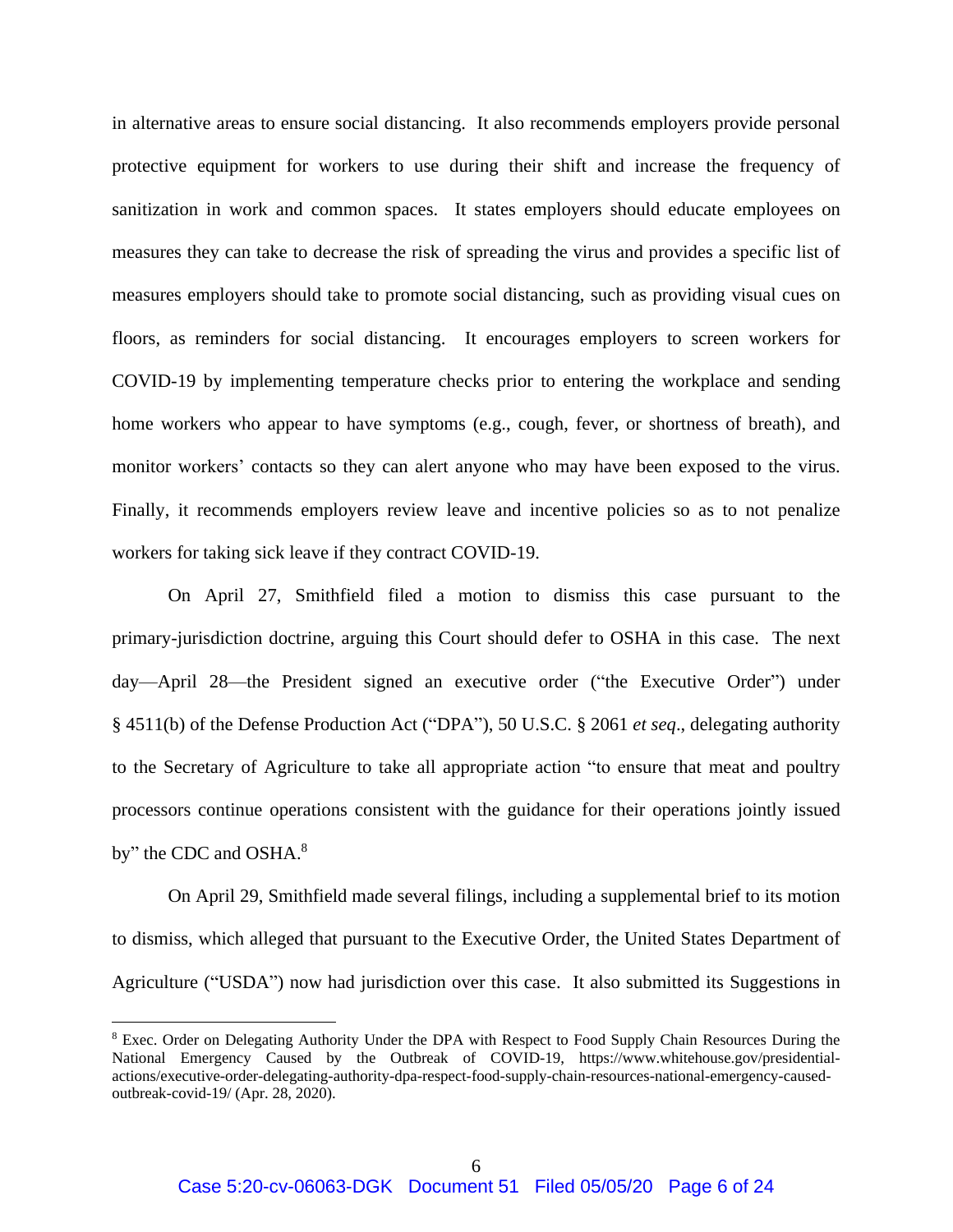Opposition (Doc. 32) to the preliminary injunction motion. Attached to its brief as exhibit A (Doc. 32-1) is a declaration from the Plant's general manager, Tim Messman, along with pictures of the Plant and copies of the Plant's policies and procedures related to COVID-19. Exhibit B (Doc. 32-2) is a declaration from John Henshaw, the head of OSHA from 2001 to 2003.

Later that same day, Plaintiffs' filed their suggestions in opposition (Doc. 35) to Smithfield's motion to dismiss. Included in it is a declaration from Dr. Melissa Perry (Doc. 35-2), a professor of environmental health at George Washington University.

On April 30, the Court held a hearing on the motion via teleconferencing. The Court offered the parties an opportunity to introduce evidence, including witness testimony, but both parties elected to stand on the existing record. The parties then argued their respective positions.

After the hearing, the parties filed supplemental briefs. Attached to Smithfield's brief (Doc. 46) is a supplemental declaration from Smithfield's plant manager, clarifying Smithfield's leave policy and updating the Court on additional safety changes at the Plant.

Plaintiffs concede that Smithfield implemented new policies and procedures after this lawsuit was filed and have narrowed their requested injunctive relief to direct Smithfield to:

(1) make all reasonable changes to its "production practices," including potentially lowering its line speeds, to place as many workers as possible at least six feet apart; (2) provide reasonable additional breaks to allow workers to care for their personal hygiene without penalty, including blowing their noses, using tissues, and hand washing; and (3) ensure that its policies do not require workers to come to the Plant to obtain COVID-19-related sick leave and take all reasonable steps to communicate that policy clearly to workers.

(Doc. 48 at 10). Plaintiffs characterize their requested relief as compliance with the Joint Guidance.

### **Findings of Fact**

The Court gives the various declarations submitted by the parties the following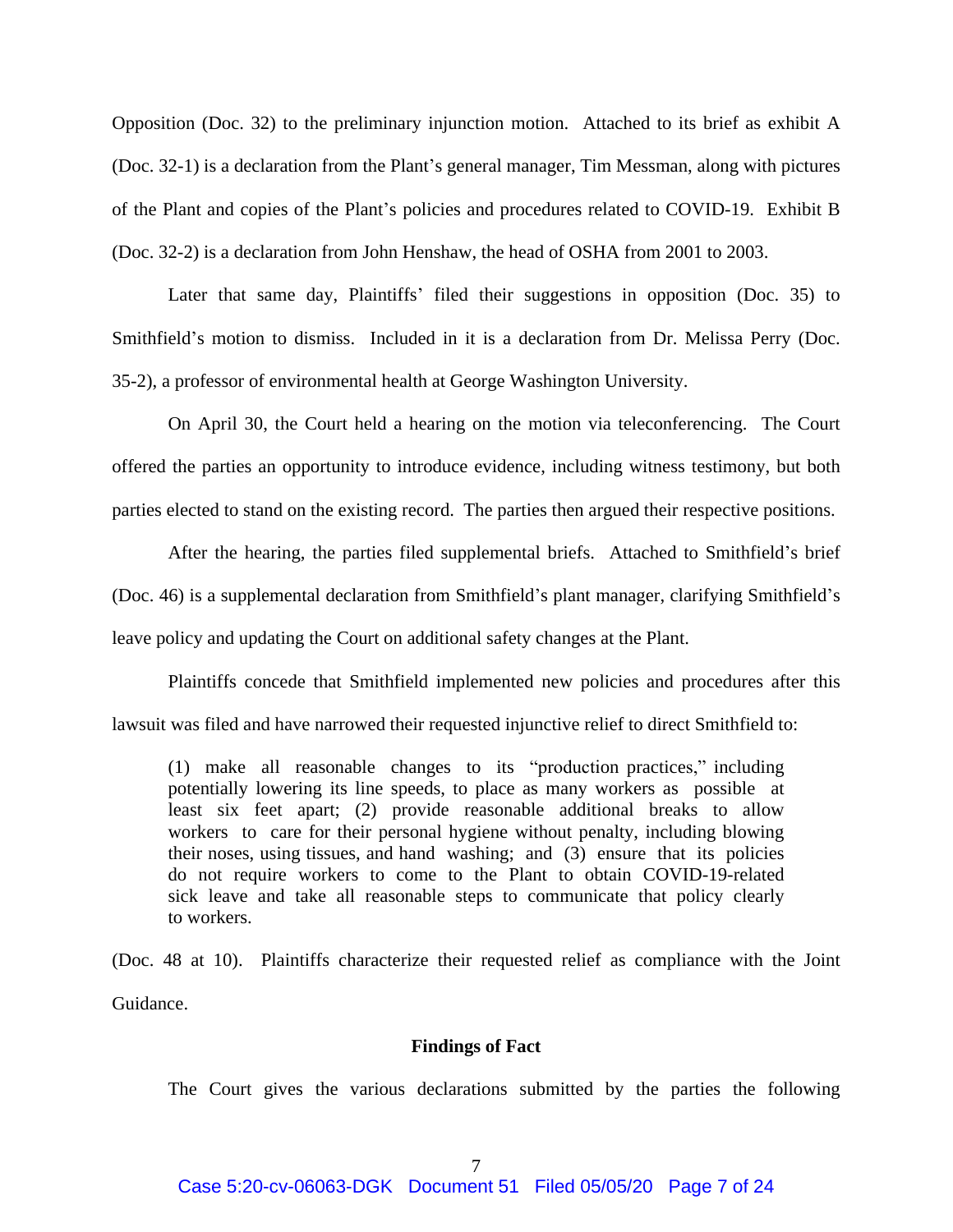evidentiary weight.<sup>9</sup>

The Court gives Jane Doe's declaration limited weight. While she has personal knowledge of conditions in those parts of the Plant in which she works, it is unclear exactly what part of the "cutting floor" she works in, and whether she can see all that she claims to see from this area. Further, it appears that some of the information in her declaration is no longer accurate due to recent changes in the Plant's policies and procedures. For example, although her declaration may be correct that Smithfield initially told workers they would receive only one mask per week, this policy has been superseded. As discussed below, workers are now given masks every day. Finally, because her identify is unknown, there is no way to determine, through the adversarial process or otherwise, whether Doe has some bias against Smithfield that could lead her to misrepresent or exaggerate conditions at the Plant. The Court notes that at least one of her statements—that Smithfield has increased the line speed at the Plant during the pandemic—is contradicted by other, more persuasive evidence.

Mr. Fuentes' declaration concerning working conditions at the Plant are even less reliable than Jane Doe's, and so the Court gives them less weight. Mr. Fuentes has no personal knowledge of conditions at the Plant because he has never set foot in it. His understanding is based on hearsay from unidentified employees whose statements to him, even if accurately relayed by Mr. Fuentes, were not made under penalty of perjury. That said, the Court finds the portions of his declaration concerning RCWA's membership and activities are credible.

The Court finds the declarations of Messrs. Corbo, Fritzsche, and Harrison are based on some relevant knowledge, education, and experience concerning working conditions in American meat-processing plants generally, and so they possess some limited insight into what

<sup>&</sup>lt;sup>9</sup> Smithfield filed a motion to strike Plaintiffs' five declarations attached to the motion for a temporary restraining order and/or preliminary injunction (Doc. 34). The Court denies the motion, since, in considering these motions, the issues it complains of go to the weight of the evidence rather than its admissibility.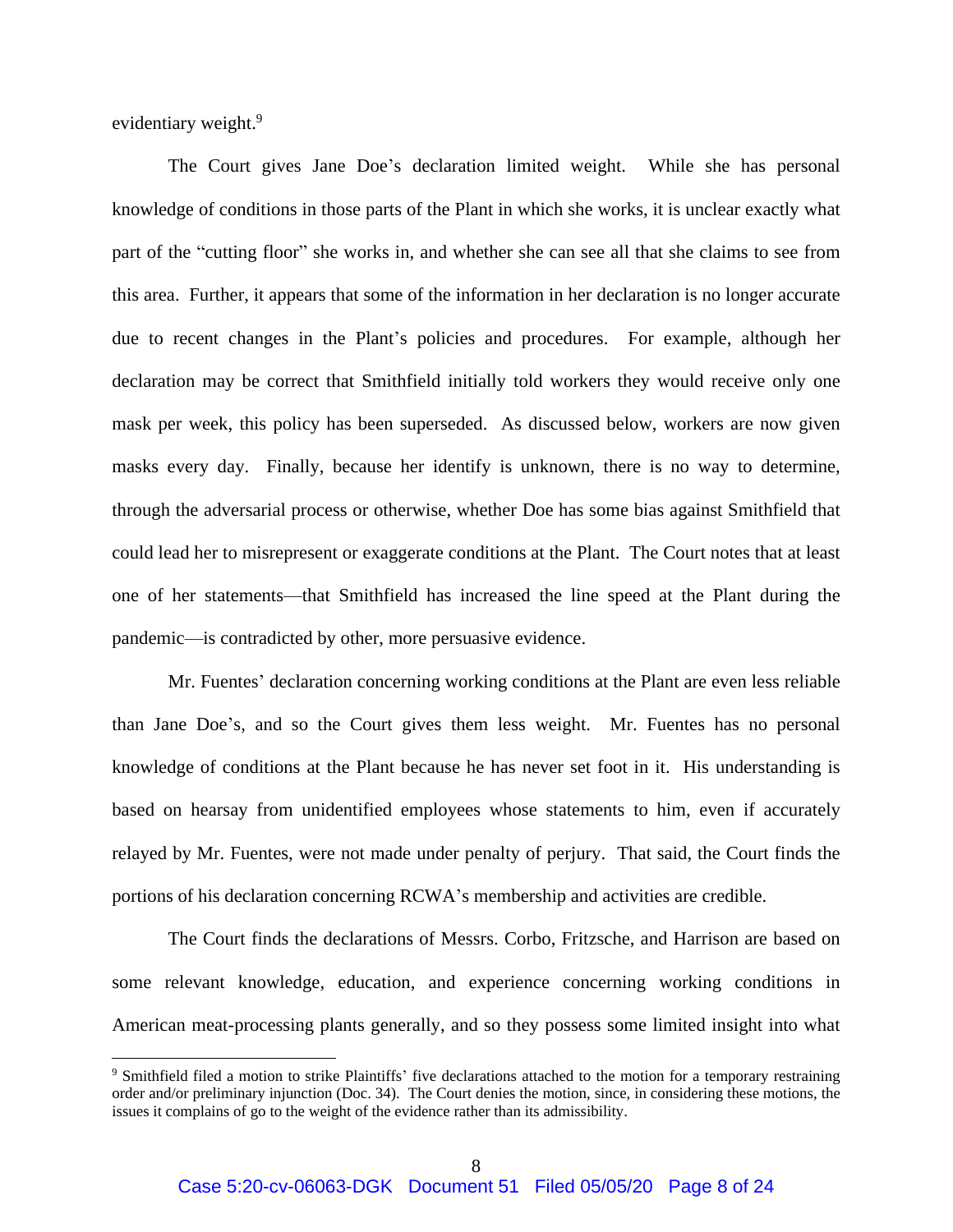steps could be taken to prevent the spread of the SARS-CoV-2 virus in a generic American meat-processing facility. Because they are unfamiliar with specific working conditions at the Plant, however, their declarations provide limited help in determining whether Smithfield's policies and procedure at the Plant are sufficient to stem transmission of the virus.

Finally, the Court turns to the declaration of Dr. Melissa J. Perry, Professor and Chair of Environmental and Occupational Health at the Milken Institute School of Public Health of the George Washington University. Dr. Perry credentials are excellent: She is a past President of the American College of Epidemiology and a past chair of the Board of Scientific Counselors for the CDC. She has also served as a member of the National Institute for Occupational Safety and Health research grant-review panel. She has studied meat-processing facilities since 2004 and has published six peer-reviewed-journal articles on work health and safety at meat-processing facilities. As part of that work, she has visited four meat-processing plants and spoken with engineers regarding the organizational structure of processing plants and how they can be redesigned to further worker health and safety.

Dr. Perry opines that meat-processing plants can allow workers to stand six feet apart if they reduce production line speed, and that, if they do not space production line workers six feet apart, the plants will "inevitably" have a COVID-19 outbreak. She contends slowing the production line is the only way the plant will be able to continue meat production without an outbreak. She also endorses the other requests Plaintiffs make, such as for more rest breaks and paid leave, as "absolutely necessary" so the Plant can continue operating.

This Court has respect for Dr. Perry's opinion but finds it of limited value in this case. While this Court agrees that slowing down line speed may be beneficial for workers and allow more opportunities for social distancing, the Court found nothing in the Joint Guidance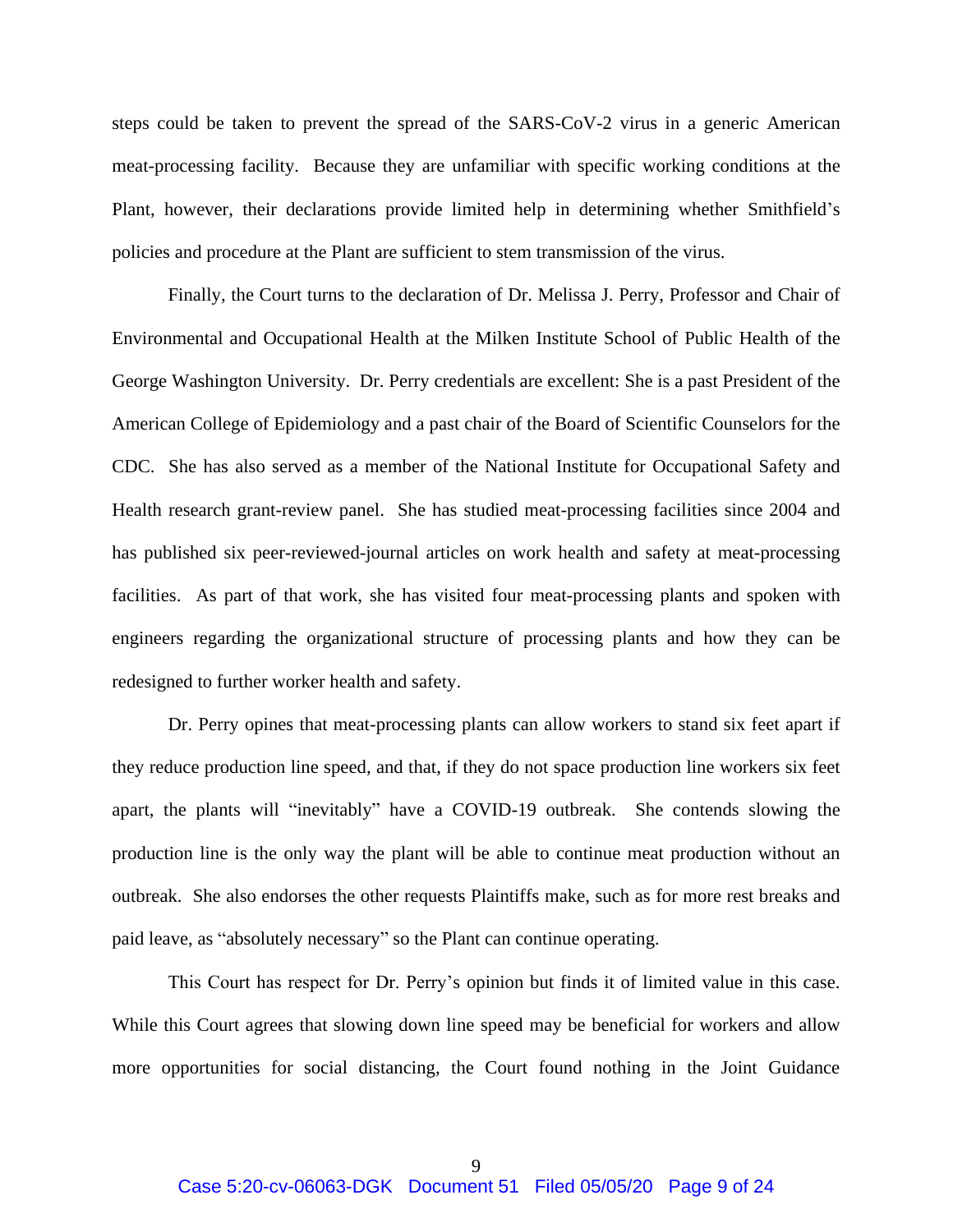recommending a decrease in line speed. To that point, she provides no specific opinion regarding whether the Milan Plant is currently in compliance with the Joint Guidance, and there is no evidence that Dr. Perry reviewed the policies and procedures at the Milan Plant in forming her opinion. Accordingly, the Court gives little weight to her opinion that unless the production line speed is slowed and workers spread six feet apart, spread of the virus through the Plant is "inevitable" and it "will be forced to shutter." This assertion appears to be more of a good-faith speculation than an evidenced-based conclusion.

The Court gives more weight to the declarations provided by Smithfield. The statements made by Mr. Messman, the Plant's general plant manager, are almost all based on his personal knowledge. He possesses the most recent information concerning working conditions at the Plant, and he appears to be a reliable source of information about Smithfield's policies and procedures there.

The Court gives considerable weight to the declaration of John Henshaw, Smithfield's expert witness. After reviewing Smithfield's written policies and procedures at the Plant, the general manager's declaration, the pictures, and the declarations in Plaintiffs' motion, Mr. Henshaw opined that Smithfield's current policies and procedures, if followed, were consistent with the Joint Guidance as of April 29, 2020. Although the Court is aware that he is a retained expert witness whose assumptions and conclusions have not been tested by cross-examination, his opinion is measured, qualified, and grounded in the facts at the Milan Plant.

With the credibility determinations in mind, the Court makes the following findings of fact concerning current the Plant's working conditions and Smithfield's COVID-19 policies and procedures.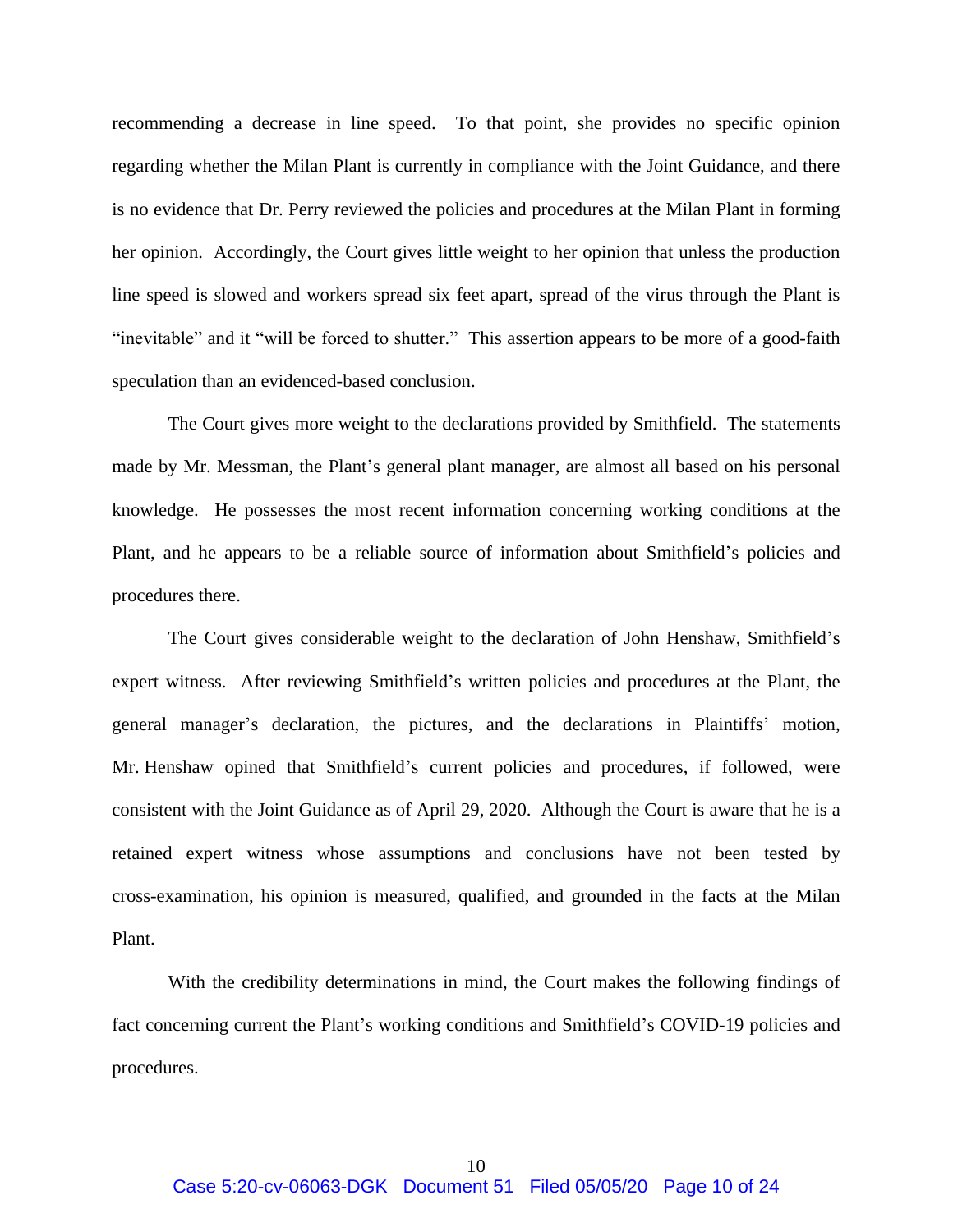Before entering the Plant, Smithfield requires all employees to undergo thermal screening. If employees exhibit one primary symptom or two secondary symptoms of COVID-19, <sup>10</sup> Smithfield provides them with instructions for next steps, including directions to quarantine and call their physician for guidance, and sends the employee home for fourteen days of paid leave or until the individual receives a negative COVID-19 test result. Employees with underlying health concerns—verified by a doctor—that place them at a higher risk of COVID-19 are given fourteen days of paid leave and then are shifted to short-term disability leave.

While quarantining as a result of COVID-19 symptoms, Smithfield requires employees to complete a questionnaire that in part entails naming all other employees they have closely contacted within the two days before experiencing symptoms. If the employee tests positive for COVID-19, Smithfield notifies and screens the close contacts. As of April 29, 2020, thirteen employees had been tested for COVID-19. None were positive.

If employees miss work as a result of COVID-related symptoms, Smithfield does not penalize them. They do not receive attendance points and remain eligible for Smithfield's Responsibility Bonus (\$500), regardless of whether individuals provide a doctor's or nurse's note. Moreover, Smithfield has expanded its employee benefits by eliminating co-pays for COVID-related testing and treatment.

To ensure that those inside the Plant are complying with Smithfield's COVID-19 safety procedures and policies, Smithfield has assigned both a nurse and a health-and-safety clerk to perform checks throughout the Plant. Smithfield has communicated these procedures and policies to its employees by several different media, including on televisions and signs at the Plant, through the Beekeeper communications app, and through the Textcaster mass

<sup>&</sup>lt;sup>10</sup> Primary symptoms include fever, persistent dry cough, and shortness of breath, while secondary symptoms include chills, repeated shaking with chills, muscle pain/extreme fatigue, headache, sore throat, and/or loss of taste or smell (Doc. 46-2 at 8).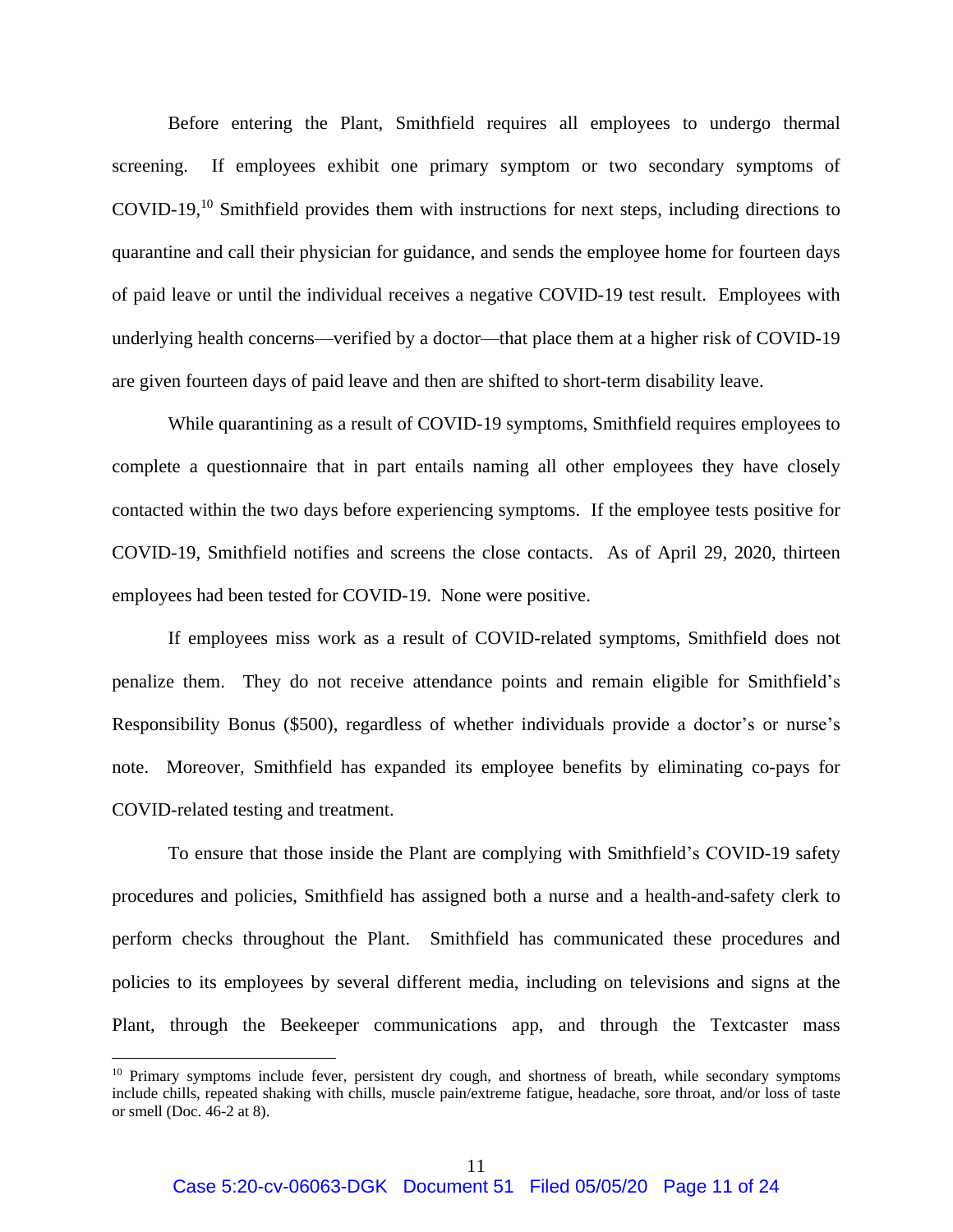text-messaging tool. Signs at the Plant relay the information in English, Spanish, and French, while the Beekeeper and Textcaster communications are available in the employee's language of choice. Interpreters are also available at the Plant to assist with these communications.

The Plant provides workers with an ear-looped face mask upon entry to the Plant each day, and if a mask breaks or becomes soiled, it provides a new one. Smithfield now requires all workers at the Plant to wear a mask at all times other than during meals and in certain offices where employees are spaced six feet apart. These masks prevent the spread of germs if an employee sneezes or coughs while on the line, reducing the need for tissues to reduce the spread of COVID-19. Additionally, Smithfield requires employees on the production floor to wear nitrile gloves and a plastic face shield.

As Smithfield concedes, it does not provide tissues to employees. It cannot provide tissues to individuals working on the production line because doing so would violate health standards set by the USDA. Thus, one of Plaintiff's original complaints cannot be remedied. Smithfield could, however, provide tissues for employees to wipe their nose while on breaks, but the record does not support that employees are banned from bringing their own tissues or other hygienic wipes to use while on breaks.

As for Plaintiffs' claim that Smithfield does not allow employees to wash their hands without penalty, the Court finds that Smithfield policies and procedures are reasonable under the circumstances. Due to the nature of the meat-processing business, employees must wear gloves on the production line. When workers leave the line for a break, they remove their gloves and sanitize their hands before entering common areas. They must also wash their hands and put on gloves before returning to the line. Smithfield currently administers hand sanitizer to employees every thirty minutes to use on their gloves and has added approximately 110 hand-sanitizing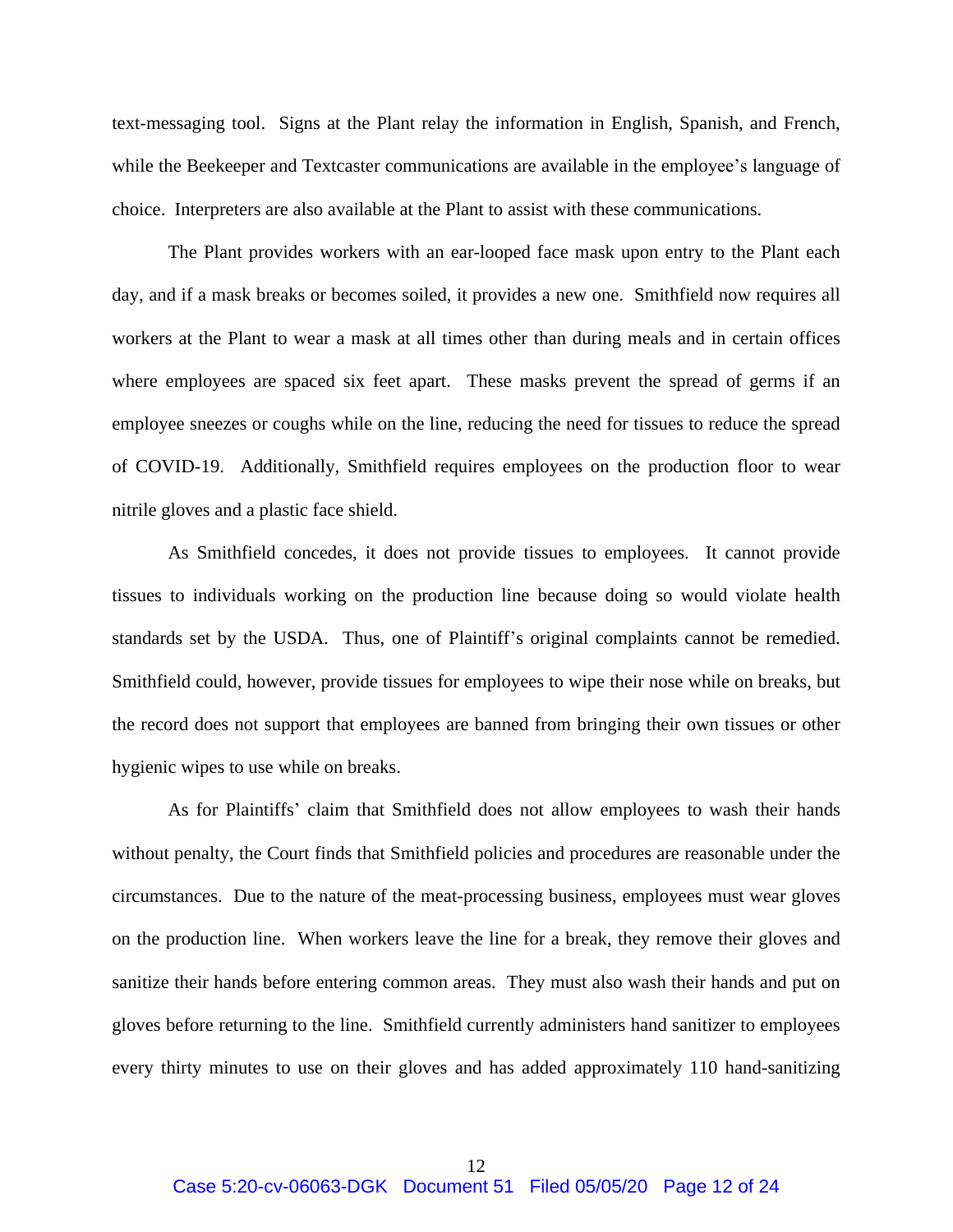stations throughout the Plant. Smithfield also expects a shipment of small hand-sanitizer bottles soon, which it will make available to employees for personal use. In the meantime, the Plant has invited employees to bring in personal bottles they may refill using the company supply. Thus, the need for continued hand washing is unnecessary because any contamination that may occur on the line is contained by the required use of gloves.

Moreover, Smithfield has also enhanced cleaning and disinfection of the Plant's frequently touched surfaces in common areas using cleaning solutions identified by the CDC for use against the virus. These cleanings are performed as often as every two hours throughout the workday. Additional deep cleanings occur over the weekends, and Smithfield is working to implement use of fogging/misting disinfectants where possible.

Finally, the Court turns to the steps Smithfield has taken steps to facilitate social distancing at the Plant. Smithfield has staggered workday start times, as well as lunch and break times, to avoid large numbers of workers congregating in break rooms or around time clocks. Smithfield is currently working to secure a wireless means for employees to clock in and out of their shifts to minimize crowding. In the meantime, it has expanded the number of available clocks for employees to use and will implement a grace period for workers to clock in and out of their shifts, all increasing the ability of workers to maintain social distance.

Smithfield has erected two large tents and three carport structures on the Plant lawn and placed tables and chairs underneath each so that workers have more space to eat while on breaks. The Plant has also installed plastic barriers on eating tables that separate employees from those sitting beside and across from them. Tables are sanitized after one employee leaves and before another sits down.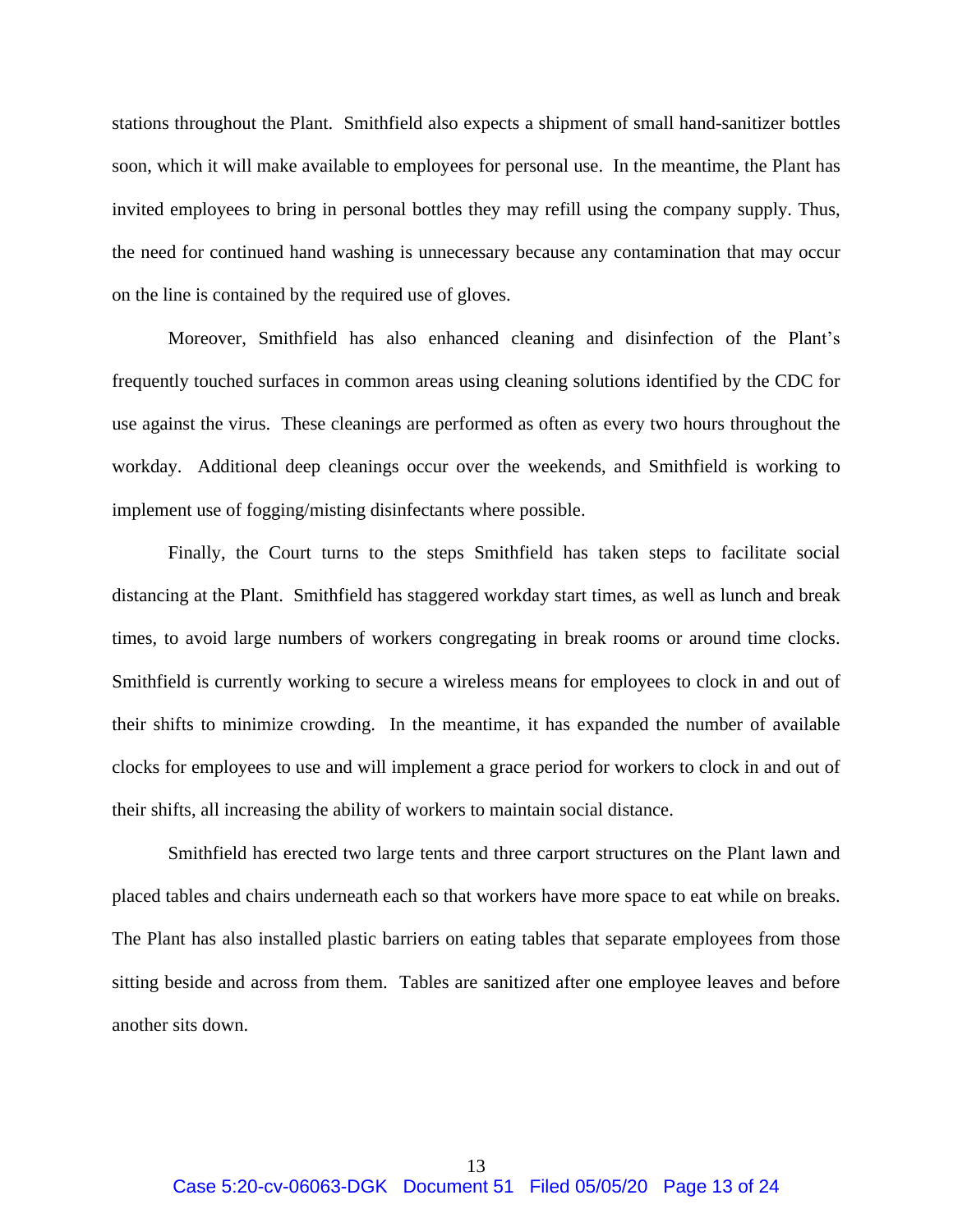Smithfield has also reduced the number of hogs harvested each day and sends some employees home before lunch. This requires fewer employees to be at the Plant, helping to minimize crowding in the cafeteria and other areas. However, these policies reduce the number of hours worked by the affected employees, thereby decreasing their weekly pay. To ease the resulting financial burden on employees, Smithfield has temporarily increased pay by \$5/hour, and such pay is available to any employee who takes an approved leave as a result of COVID-related symptoms. Smithfield has also installed clear plastic barriers along the Plant production line to separate employees working across from each other and employees working side by side.

#### **Discussion**

### **I. The primary-jurisdiction doctrine applies.** 11

Before reaching the merits of Plaintiffs' request for a preliminary injunction, the Court must determine whether it should dismiss or stay this case pursuant to the primary-jurisdiction doctrine. "Primary jurisdiction is a common-law doctrine that is utilized to coordinate judicial and administrative decision making." *Access Telecomms. v. Sw. Bell Tel. Co.,* 137 F.3d 605, 608 (8th Cir. 1998) (citation omitted). "The doctrine allows a district court to refer a matter to the appropriate administrative agency for ruling in the first instance, even when the matter is initially cognizable by the district court." *Id.* (citation omitted). "There exists no fixed formula for determining whether to apply the doctrine of primary jurisdiction." *Id.* (citing *United States v. W. Pac. R.R. Co.,* 352 U.S. 59, 64 (1956)). Instead, courts must consider in each case "whether the reasons for the doctrine are present and whether applying the doctrine will aid the purposes

<sup>&</sup>lt;sup>11</sup> Although Smithfield previously argued *Burford* abstention also applied here, it conceded during the preliminaryinjunction hearing that that argument no longer applies due to the President's Executive Order. Accordingly, the Court does not address it. Because this Court finds the primary jurisdiction doctrine applies, it does not address Smithfield's preemption arguments, which were asserted after the preliminary-injunction hearing.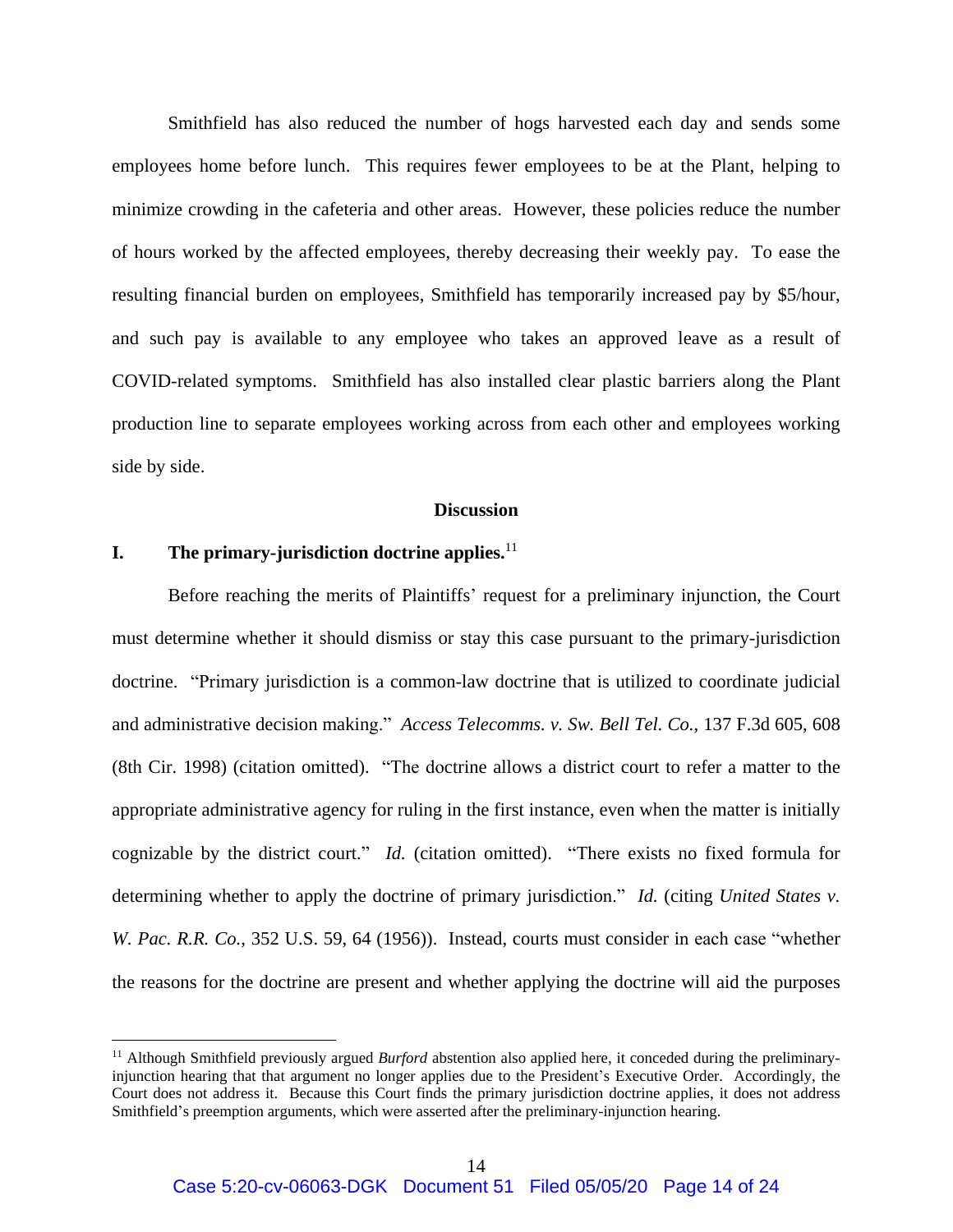for which the doctrine was created." *Id.* (citation omitted). In undertaking this analysis, a court must be mindful that the primary-jurisdiction doctrine "is to be invoked sparingly, as it often results in added expense and delay." *Alpharma, Inc. v. Pennfield Oil Co.*, 411 F.3d 934, 938 (8th Cir. 2005). "Once a district court decides to refer an issue or claim to an administrative agency under the doctrine of primary jurisdiction, it may either dismiss or stay the action." *Chlorine Inst., Inc. v. Soo Line R.R.*, 792 F.3d 903, 913 (8th Cir. 2015).

There are two primary reasons courts apply the primary-jurisdiction doctrine. First, "to obtain the benefit of an agency's expertise and experience . . . 'in cases raising issues of fact not within the conventional experience of judges or cases requiring the exercise of administrative discretion. . . .'" *Access Telecomms.*, 137 F.3d at 608 (noting "'agencies created by Congress for regulating the subject matter should not be passed over'") (quoting *Far E. Conference v. United States*, 342 U.S. 570, 574 (1952)). Second, "to promote uniformity and consistency within the particular field of regulation." *Id*. (citation omitted). Thus, in deciding whether to apply the doctrine, courts focus on two questions: (1) "whether the issues raised in the case 'have been placed within the special competence of an administrative body,'" and (2) whether the court's disposition of the case could lead to inconsistent regulation of businesses in the same industry. *Sprint Spectrum L.P. v. AT&T Corp.*, 168 F. Supp. 2d 1095, 1098 (W.D. Mo. 2001) (quoting *United States v. W. Pac. R.R. Co.,* 352 U.S. at 64). In this case, the answer to both questions is yes.

Plaintiffs allege that because the Plant is not abiding by the Joint Guidance, it constitutes a public nuisance and has created an unreasonably unsafe workplace. Thus, Plaintiffs' claims both succeed or fail on the determination of whether the Plant is complying with the Joint Guidance. Due to its expertise and experience with workplace regulation, OSHA (in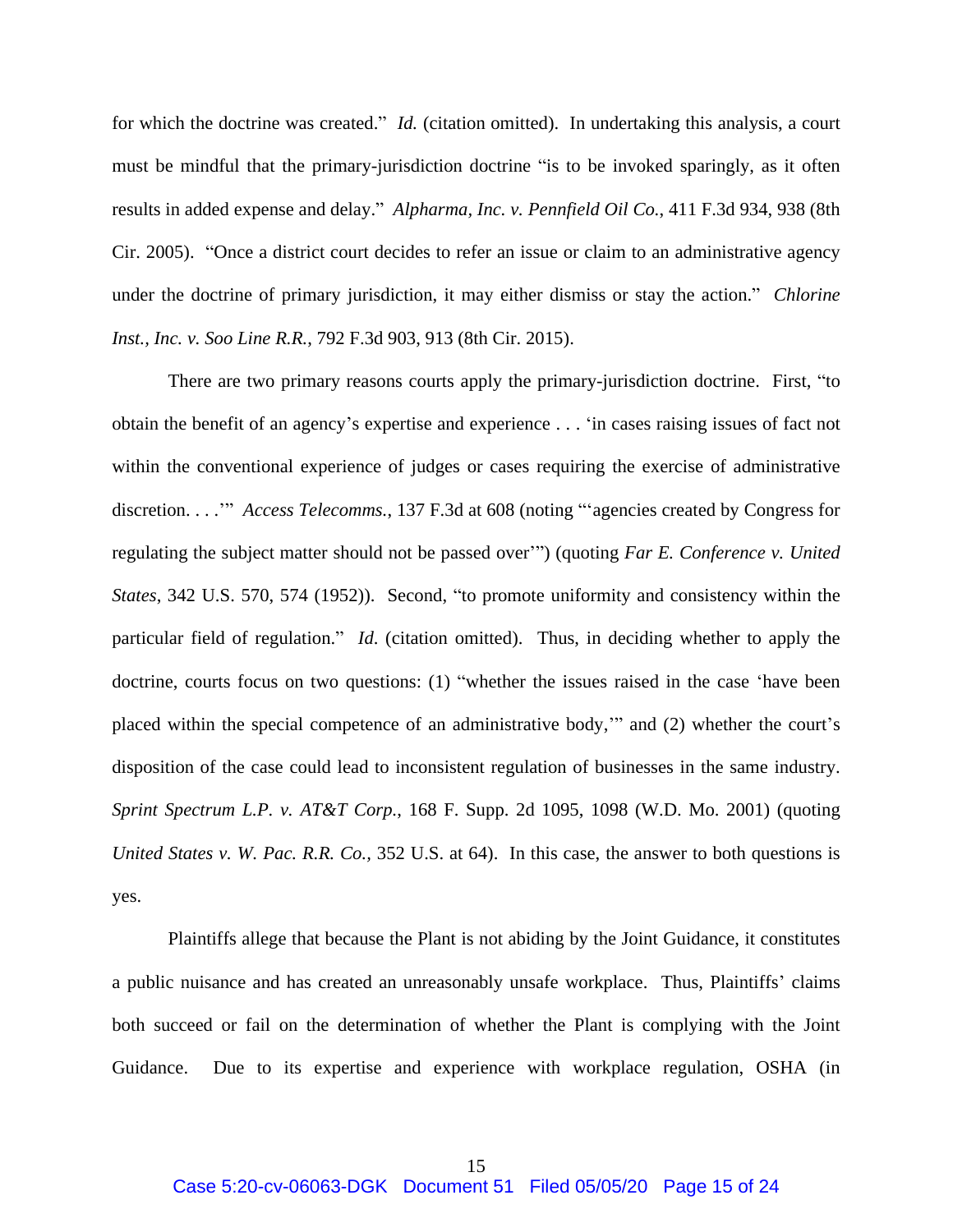coordination with the USDA per the Executive Order) is better positioned to make this determination than the Court is. Indeed, this determination goes to the heart of OSHA's special competence: its mission includes "enforcing" occupational safety and health standards. In fact, OSHA has already shown interest in determining whether the Plant is abiding by the Joint Guidance. The day before Plaintiffs filed this lawsuit, OSHA sent Smithfield a request for information regarding its COVID-19 work practices and infection at the Plant.

Turning to the second question, the Court finds only deference to OSHA/USDA will ensure uniform national enforcement of the Joint Guidance. If the Court ruled on whether the Plant is complying with the Joint Guidance, this ruling would be binding on Smithfield but not other meat-processing facilities because the Court lacks personal jurisdiction over them. Thus, any determination by this Court whether the Plant is complying with the Joint Guidance could easily lead to inconsistent regulation of businesses in the same industry. And under these circumstances, where the guidelines are rapidly evolving, maintaining a uniform source for guidance and enforcement is crucial.

Plaintiffs' argue that deference will add delay. But OSHA has already requested information about the Plant's safety measures. And if OSHA fails to act quickly on this information, Plaintiffs have a remedy: they may receive emergency relief through OSHA's statutory framework. Section 662(a) of the Occupational Safety and Health Act ("the Act"), 29 U.S.C. §§ 651 *et seq.*, permits the Secretary of Labor to petition the court "to restrain any [dangerous] conditions or practices in any place of employment ... which could reasonably be expected to cause death or serious physical harm immediately or before the imminence of such danger can be eliminated through the enforcement procedures otherwise provided by [the Act]." Upon the filing of such petition, "the district court shall have jurisdiction to grant such injunctive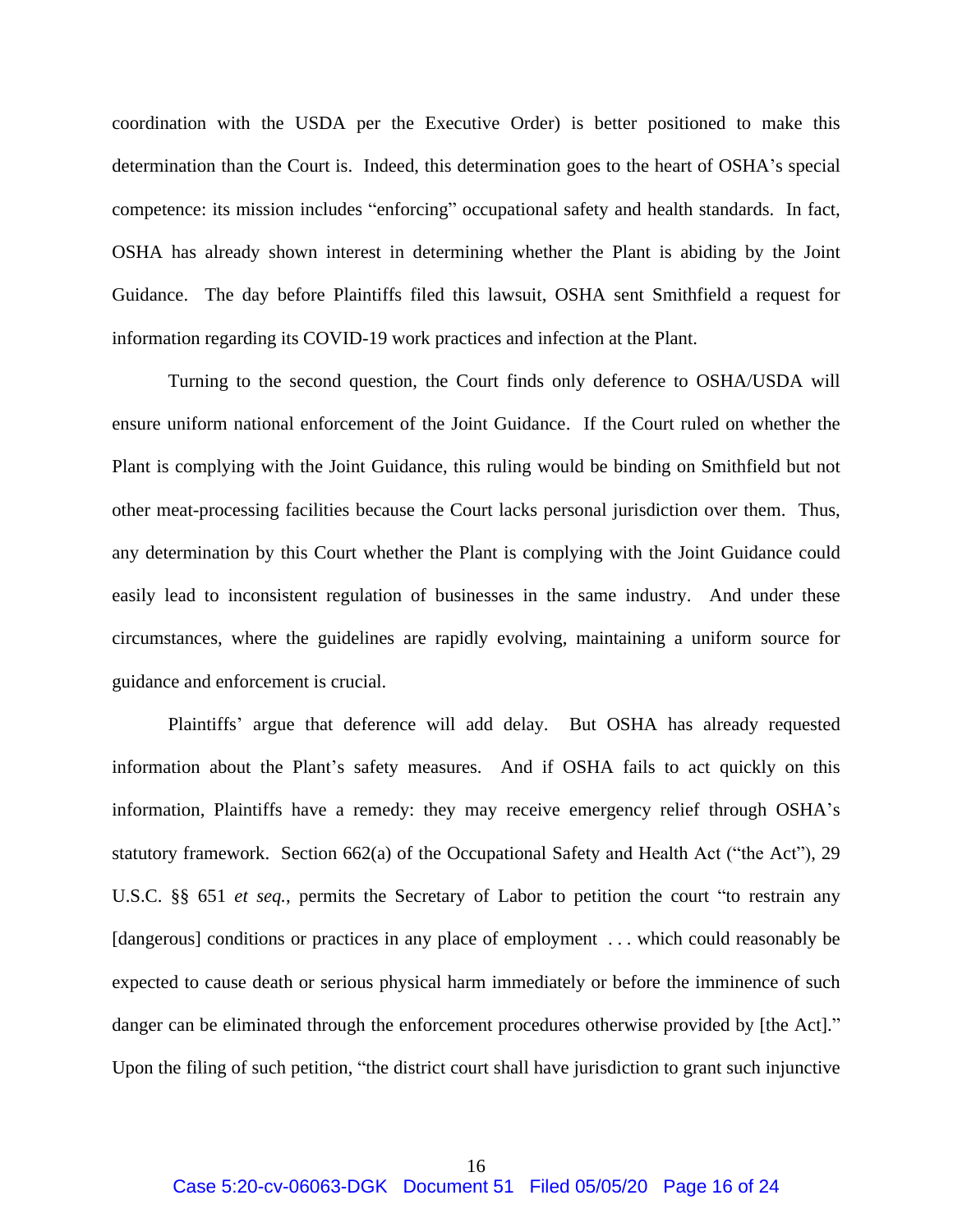relief or temporary restraining order pending the outcome of an enforcement proceeding." *Id*. at § 662(b). If the Secretary "arbitrarily or capriciously fails to seek relief," a worker can file a writ of mandamus to compel the Secretary to seek such an order. *Id*. at § 662(d). Granted, there may be some delay before Plaintiffs can invoke this procedure, but following this procedure ensures the USDA and OSHA can take a measured and uniform approach to the meat-processing plants under its oversight. The Court's intervention at this point, on the other hand, would only risk haphazard application of the Joint Guidance.

In sum, the Court holds that the issue of Smithfield's compliance with OSHA's guidelines and regulations falls squarely within OSHA/USDA's jurisdiction. The Court finds dismissal without prejudice is preferable to a stay here so that Plaintiffs may seek relief through the appropriate administrative and regulatory framework.

### **III. Plaintiffs' have not met their burden for a preliminary injunction.**

Although the Court's ruling on the primary-jurisdiction doctrine is dispositive, to aid in any appellate review, the Court will consider whether Plaintiffs have met their extraordinary burden of proving an affirmative preliminary injunction is proper in this case.

In determining whether to grant injunctive relief the Court considers the following factors, which were set forth in the seminal decision *Dataphase Sys., Inc. v. C L Sys., Inc.*, 640 F.2d 109, 114 (8th Cir. 1981): 1) the threat of irreparable harm to the movant; 2) the balance between this harm and any injury that granting the injunction will inflict on the non-moving party; 3) the likelihood that the moving party will prevail on the merits; and 4) the public interest. *Phelps-Roper v. Nixon*, 509 F.3d 480, 484 (8th Cir. 2007). No single factor is determinative; they must be "balanced to determine whether they tilt towards or away" from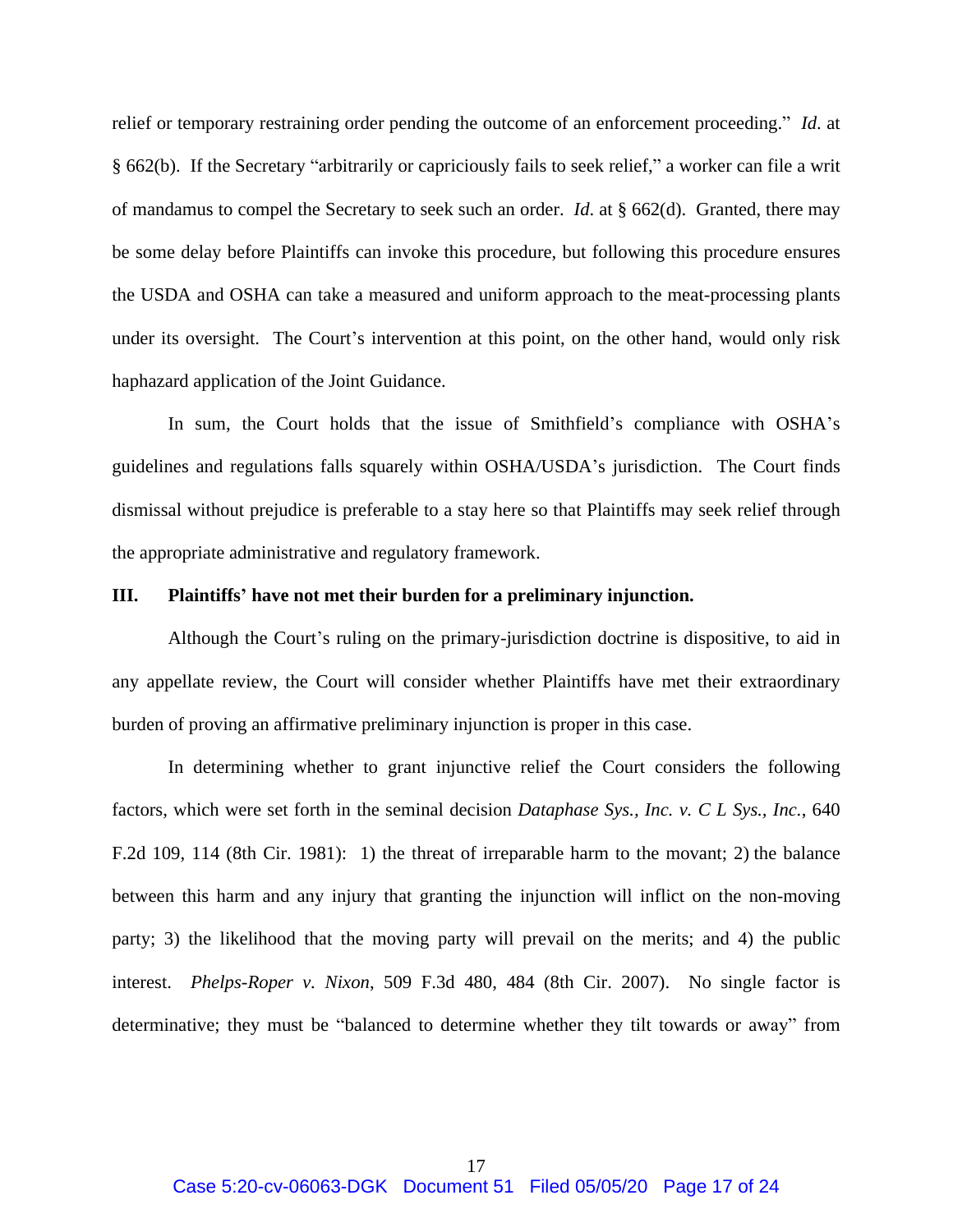granting the injunction. *Noodles Dev., LP. v. Ninth St. Partners, LLP*, 507 F. Supp. 2d 1030, 1034 (E.D. Mo. 2007).

Preliminary injunctive relief "is an 'extraordinary and drastic remedy, one that should not be granted unless the movant, by a clear showing, carries the burden of persuasion.'" *North Dakota v. U.S. Army Corps of Eng'rs*, 264 F. Supp. 2d 871, 878 (N.D. 2003) (quoting *Mazurek v. Armstrong*, 520 U.S. 968, 972 (1997)). This burden is particularly great where, as here, Plaintiffs seek a preliminary injunction requiring an affirmative act. *Sanborn Mfg. Co. v. Campbell Hausfeld/Scott Fetzer Co.*, 997 F.2d 484, 484 (8th Cir. 1993).

### **1. Plaintiffs have not demonstrated a threat of irreparable harm.**

To demonstrate a sufficient threat of irreparable harm, the moving party must show that there is no adequate remedy at law; that is, that an award of damages cannot compensate the movant for the harm. *See Noodles Dev.*, 507 F.Supp.2d at 1036-37. But, when analyzing this factor, the Eighth Circuit has held that "[m]erely demonstrating the 'possibility of harm' is not enough." *Chlorine Inst., Inc. v. Soo Line R.R.*, 792 F.3d 903, 915 (8th Cir. 2015); *see also S.J.W.*  ex rel *Wilson v. Lee's Summit R–7 Sch. Dist.,* 696 F.3d 771, 779 (8th Cir. 2012) ("Speculative harm does not support a preliminary injunction."). In the context of a global pandemic, this Court must consider the threat after "accounting for the protective measures" defendant has already implemented. *Valentine v. Collier*, --- F.3d ---, 2020 WL 1934431, \*5 (5th Cir. Apr. 22, 2020).

Plaintiffs argue that their injury is potentially contracting COVID-19, which could result in serious illness or even death. But this type of injury is too speculative under Eighth Circuit precedent.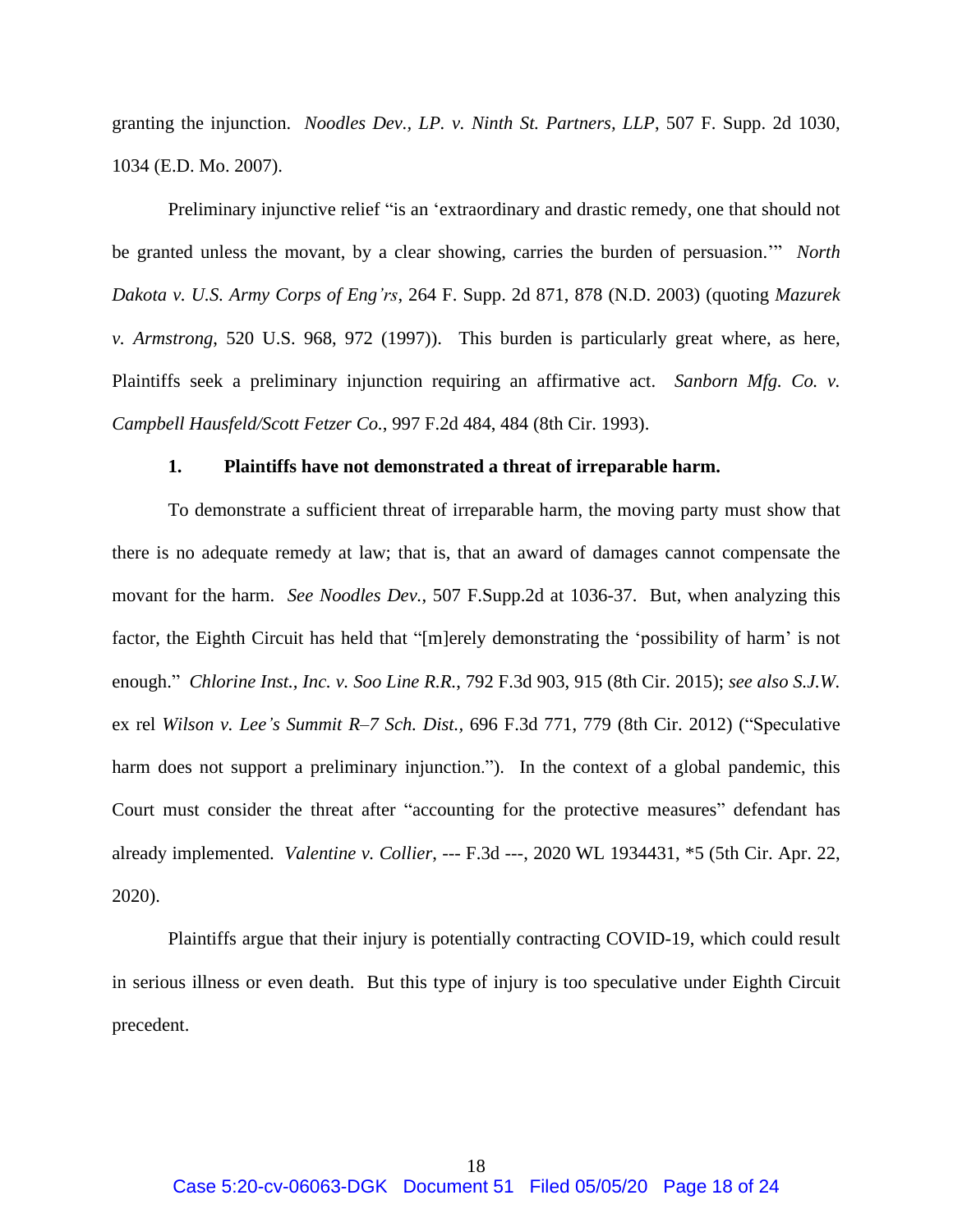Plaintiffs' claim otherwise, citing two cases from the Eighth Circuit, which they argue held the possibility of "death or serious illness" constitutes an irreparable injury (Doc. 3 at 24). Plaintiffs' cite *Kai v. Ross*, 336 F.3d 650, 656 (8th Cir. 2003), a case in which the state of Nebraska revoked a program providing medical care for the needy. The plaintiffs, who suffered from physical and mental disabilities and received their prescription medications through the program, sought to enjoin revocation of the program. *Id*. The Eighth Circuit held that the present danger to plaintiffs' health without their medications is an irreparable harm. *Id*. Plaintiffs also cite *Harris v. Blue Cross Blue Shield of Mo.*, 995 F.2d 877, 879 (8th Cir. 1993), which similarly held that denial of coverage for the treatment of a life-threating illness is an irreparable injury. These two cases are inapposite, since the plaintiffs were already suffering from illnesses, and would undoubtedly suffer serious illness or death in the absence of an injunction.<sup>12</sup> In other words, the threat of serious injury or death was a certainty and not merely a possibility.

The Court is not unsympathetic to the threat that COVID-19 presents to the Plant's workers. But in conducting its analysis, the Court must determine whether Plaintiffs will suffer an actual, imminent harm if the injunction is denied. This is not the same as analyzing whether employees risk exposure if they continue to work, and, unfortunately, no one can guarantee health for essential workers—or even the general public—in the middle of this global pandemic.

<sup>12</sup> Plaintiffs also cite *Mertzlufft v. Bunker Res. Recycling & Reclamation, Inc*., 760 S.W.2d 592 (Mo. Ct. App. 1988) as persuasive authority. In *Mertzluff*, the plaintiffs sought to enjoin a business which was illegally transporting, storing, and incinerating hazardous waste without a permit. *Id*. at 595. The plaintiffs brought a citizen's suit to enjoin the defendant from charging and loading the incinerator with hospital wastes, or otherwise operating it, which the trial court granted. *Id*. The Missouri court of appeals, reviewing the case under a standard deferential to the trial court's judgment—not operating under the preliminary injunction standard set forth in *Dataphase—*held that the preliminary injunction was warranted. *Id*. at 598. It did not, however, address whether the plaintiffs proved there was a threat of irreparable harm. *Id.* at 598. To the contrary, the court held that plaintiffs were "not obligated to allege and prove they had suffered irreparable harm in order to obtain injunctive relief, but were only required to prove that they were adversely affected in fact by the unlicensed operation, which they did." *Id*. Accordingly, this case is also inapplicable because the court of appeals did not consider—and plaintiffs were not required to prove—a threat of irreparable harm. But, even if they were, the defendant was illegally operating a hazardous waste facility, and thus presented a present threat of certain harm to the plaintiffs.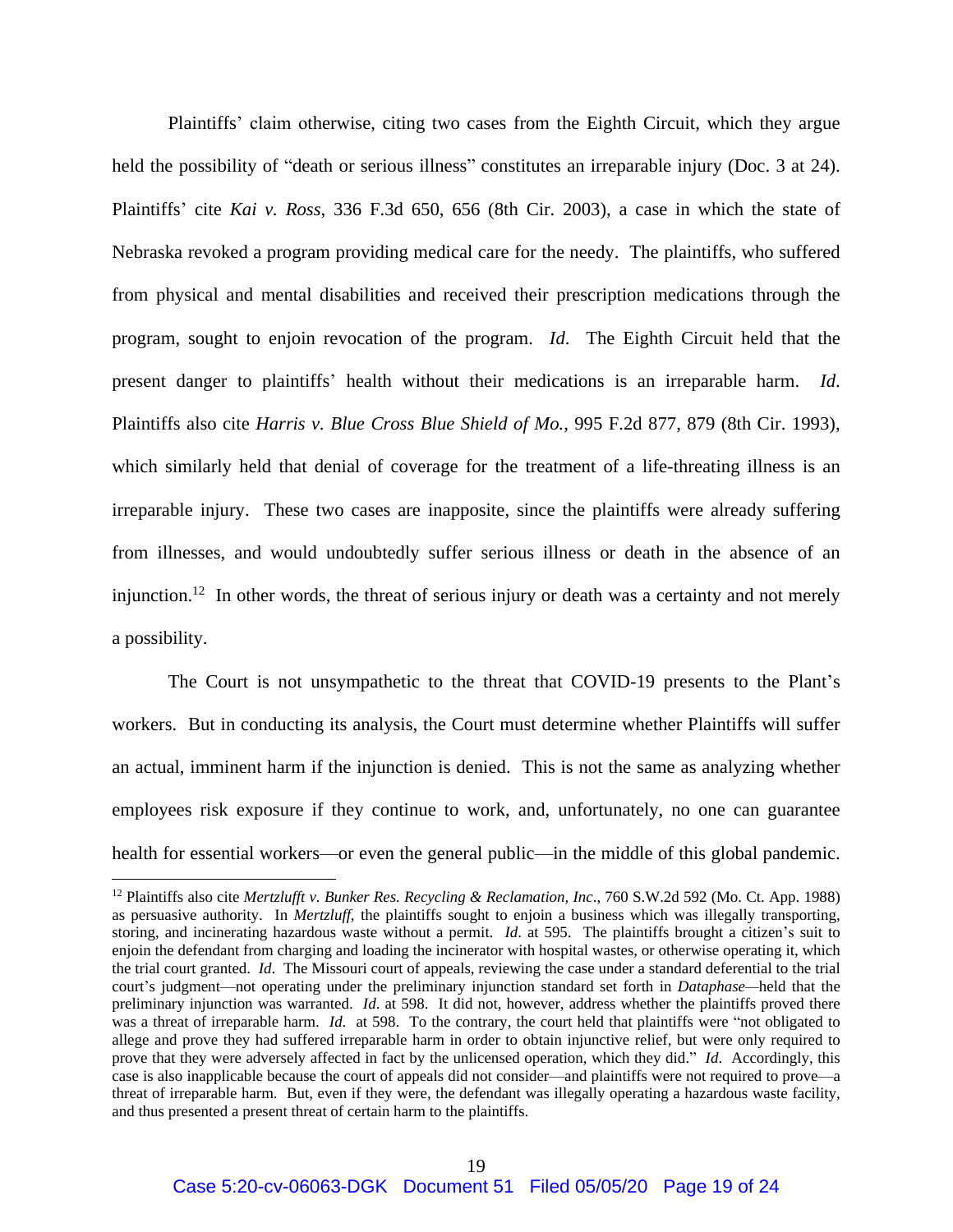But given the significant measures Smithfield is now taking to protect its essential workers from COVID-19 and the fact that there are no confirmed cases of COVID-19 currently at the Plant, the Court cannot conclude that the spread of COVID-19 at the Plant is inevitable or that Smithfield will be unable to contain it if it occurs. Thus, Plaintiffs have not established an immediate threat of irreparable harm.

## **2. Plaintiffs have not shown that the balance of harms favors issuing injunctive relief.**

The second factor "examines the harm of granting or denying the injunction upon both of the parties to the dispute and upon other interested parties, including the public." *Noodles Dev.*, 507 F. Supp. 2d at 1038 (citing *Dataphase*, 640 F.2d at 114). "To determine what must be weighed, . . . courts of this circuit have looked at the threat to each of the parties' rights that would result from granting or denying the injunction." *Id*. The "potential economic harm to the parties" is a relevant consideration, as is "whether the defendant has already voluntarily taken remedial action." *Id*.

Here, there is no doubt that if workers at the Plant contract COVID-19, the harm to Plaintiffs could be great. But Plaintiffs have alleged only that—potential harm—and, in this time, no essential-business employer can completely eliminate the risk that COVID-19 will spread to its employees through the workplace. Thus, it is important that employers make meaningful, good faith attempts to reduce the risk. Here, Smithfield has taken significant remedial steps in accordance with the Joint Guidance to protect its workers from COVID-19.

Moreover, national and local guidance on COVID-19 is continuously evolving and changing. An injunction would deny Smithfield the flexibility needed to quickly alter workplace procedures to remain safe during the ever-changing circumstances of this pandemic. *Valentine*, 2020 WL 1934431 at \*5 (staying injunction that would "interfer[e] with the rapidly changing and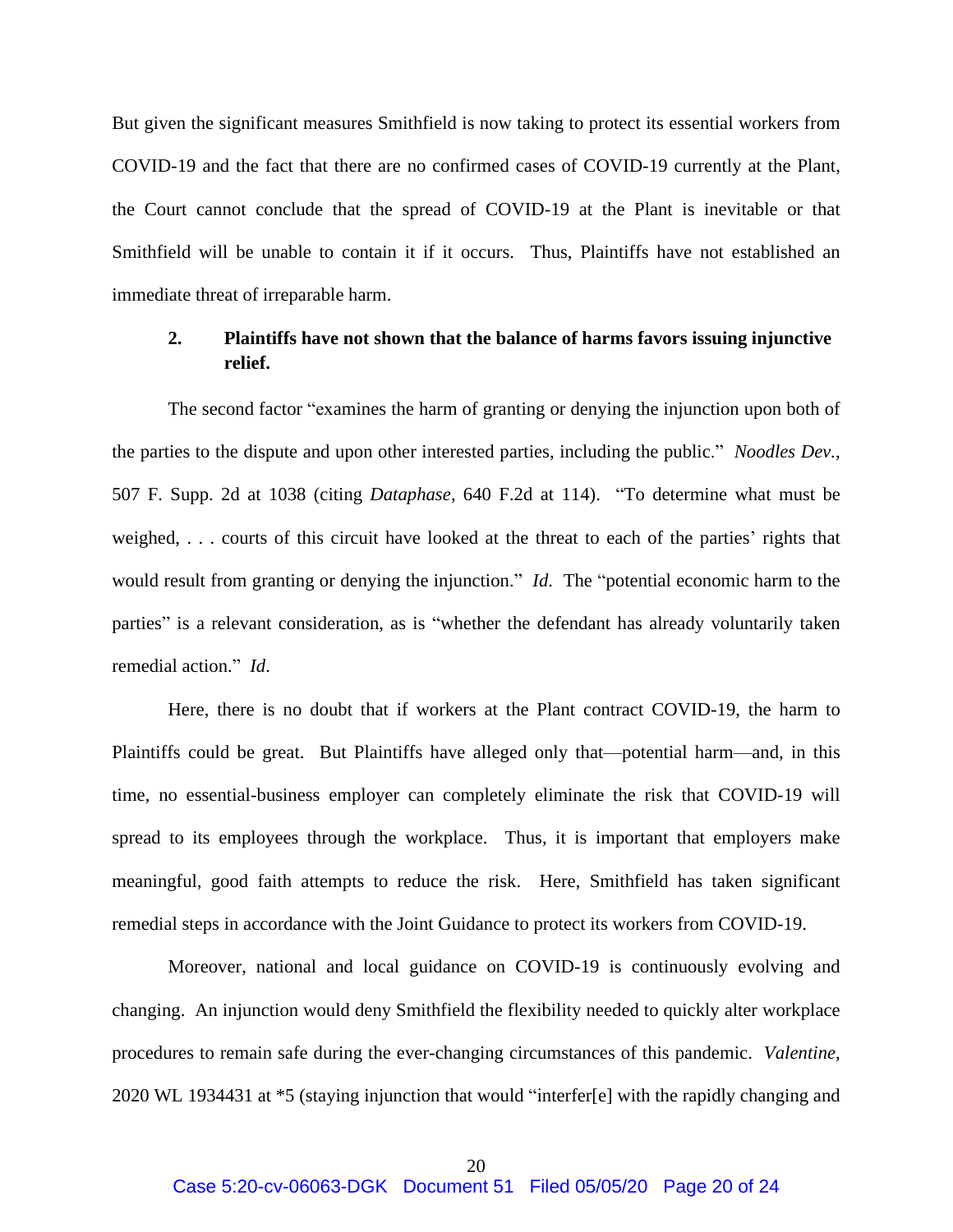flexible system-wide approach that [defendant] has used to respond to the pandemic so far" and "[defendant's] ability to continue to adjust its policies is significantly hampered by the preliminary injunction, which locks in place a set of policies for a crisis that defies fixed approaches") (citing *Jacobson v. Massachusetts*, 197 U.S. 11, 28–29 (1905); *In re Abbott*, 954 F.3d 772, 791 (5th Cir. 2020)). Thus, the remedial measures Smithfield has implemented convince the Court that the balance of harms weighs in its favor.

### **3. Plaintiffs have not shown a likelihood of success on the merits.**

To demonstrate likelihood of success on the merits, a movant does not need to show that it ultimately will succeed on its claims, only that the movant's prospects for success is *sufficiently likely* to support the kind of relief it requests. *See Noodles Dev.*, 507 F.Supp.2d at 1036–37 (emphasis added) (citations omitted). That is, the movant need only show "a fair chance of prevailing." *Phelps-Roper*, 509 F.3d at 485. On this record, Plaintiffs have not shown a fair chance of prevailing on either of their claims.

# **a. Plaintiffs have not shown they are likely to succeed on their public-nuisance claim.**

Under Missouri law, "a public nuisance is an offense against the public order and economy of the state and violates the public's right to life, health, and the use of property, while, 'at the same time annoys, injures, endangers, renders insecure, interferes with, or obstructs the rights or property of the whole community, or neighborhood, or of any considerable number of persons.'" *State* ex rel*. Schmitt v. Henson*, ED 107970, 2020 WL 1862001, at \*4 (Mo. Ct. App. April 14, 2020) (citations omitted).

The parties agree that the Plant cannot be a public nuisance simply by virtue of the fact that it is a meat-processing plant during a global pandemic. Moreover, in this case, Smithfield has implemented substantial health and safety measures to protect Plant workers, and no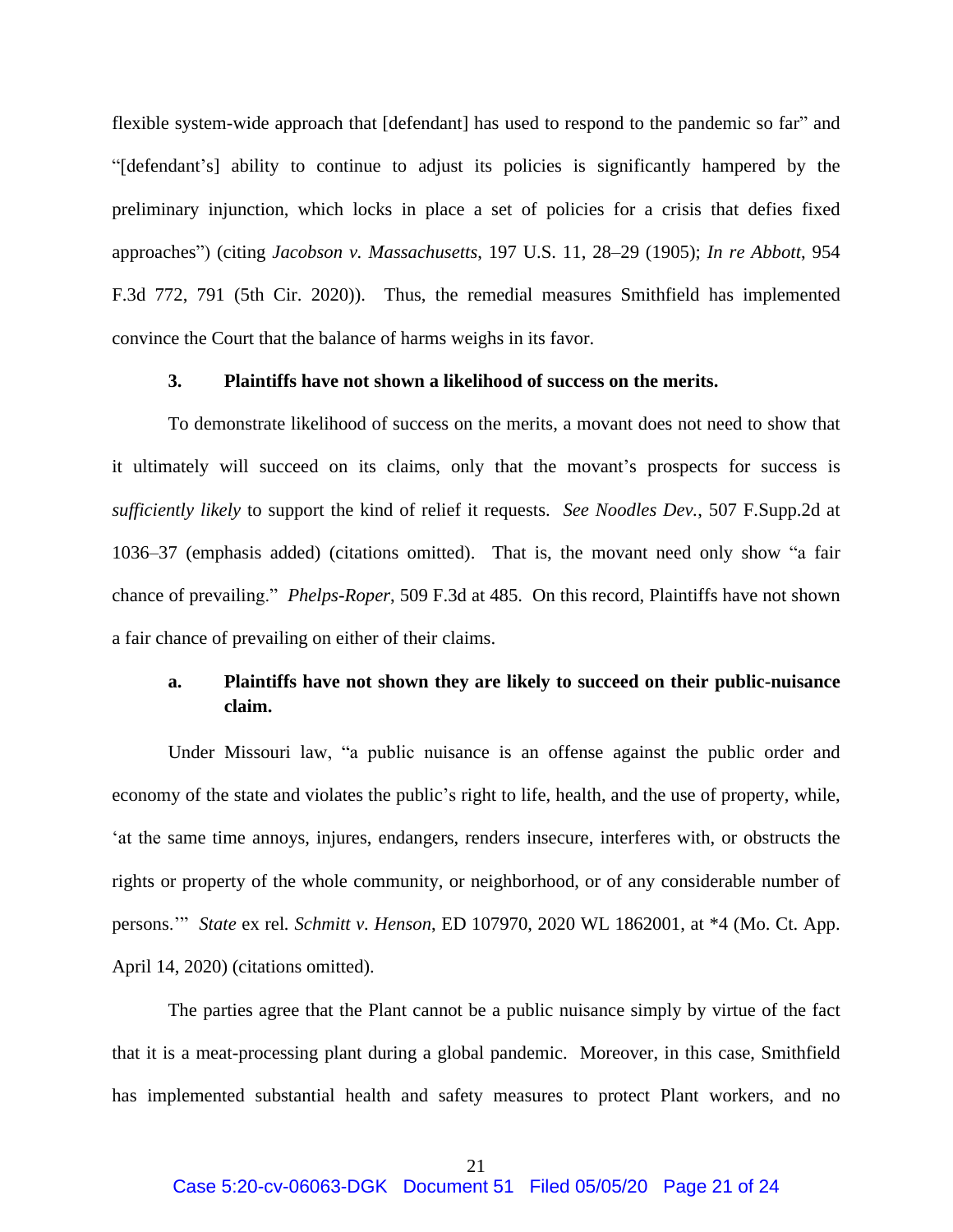employees of the Plant have been diagnosed with COVID-19. While Plaintiffs argue that Smithfield could do more to protect its workers, that is not the issue before this Court. The issue is whether the Plant, as it is currently operating, constitutes an offense against the public order. Because of the significant measures Smithfield has implemented to combat the disease and the lack of COVID-19 at the facility, the Plant cannot be said to violate the public's right to health and safety. Thus, the Court finds that Plaintiffs are unlikely to be succeed on their public nuisance claim.

## **b. Plaintiffs have shown they are unlikely to succeed on their right to a safe workplace claim.**

Under Missouri law, Plaintiffs must prove that Smithfield negligently breached its duty to provide a safe place to work and that such negligence was the direct and proximate cause of the Plaintiffs injuries. *Hamilton v. Palm*, 621 F.3d 816, 818 (8th Cir. 2010). As discussed, Smithfield has taken substantial steps to reduce the potential for COVID-19 exposure at the Plant and appears to the Court to be complying with the Joint Guidance regarding the same. Thus, Plaintiffs are not substantially likely to prove Smithfield breached any duty.

More importantly, however, Plaintiffs have not alleged they have suffered any injury, only that they may suffer an injury in the future. A potential injury is insufficient to state a claim of the breach of the duty to provide a safe workplace under Missouri law. Plaintiffs citation to *Smith v. W. Elec. Co.*, 643 S.W.2d 10 (Mo. Ct. App. 1982), to establish that they have stated a sufficient injury is unavailing. In *Smith*, the plaintiff proved that he had been exposed to harmful second-hand smoke in the workplace which caused him to suffer a severe adverse reaction. *Id*. at 12. The adverse reaction was the actual injury he suffered, and he suffered this harm—and sought relief through an administrative process—before seeking an injunction. Thus, *Smith* is not analogous to this case, and Plaintiffs have not shown they are likely to be successful on their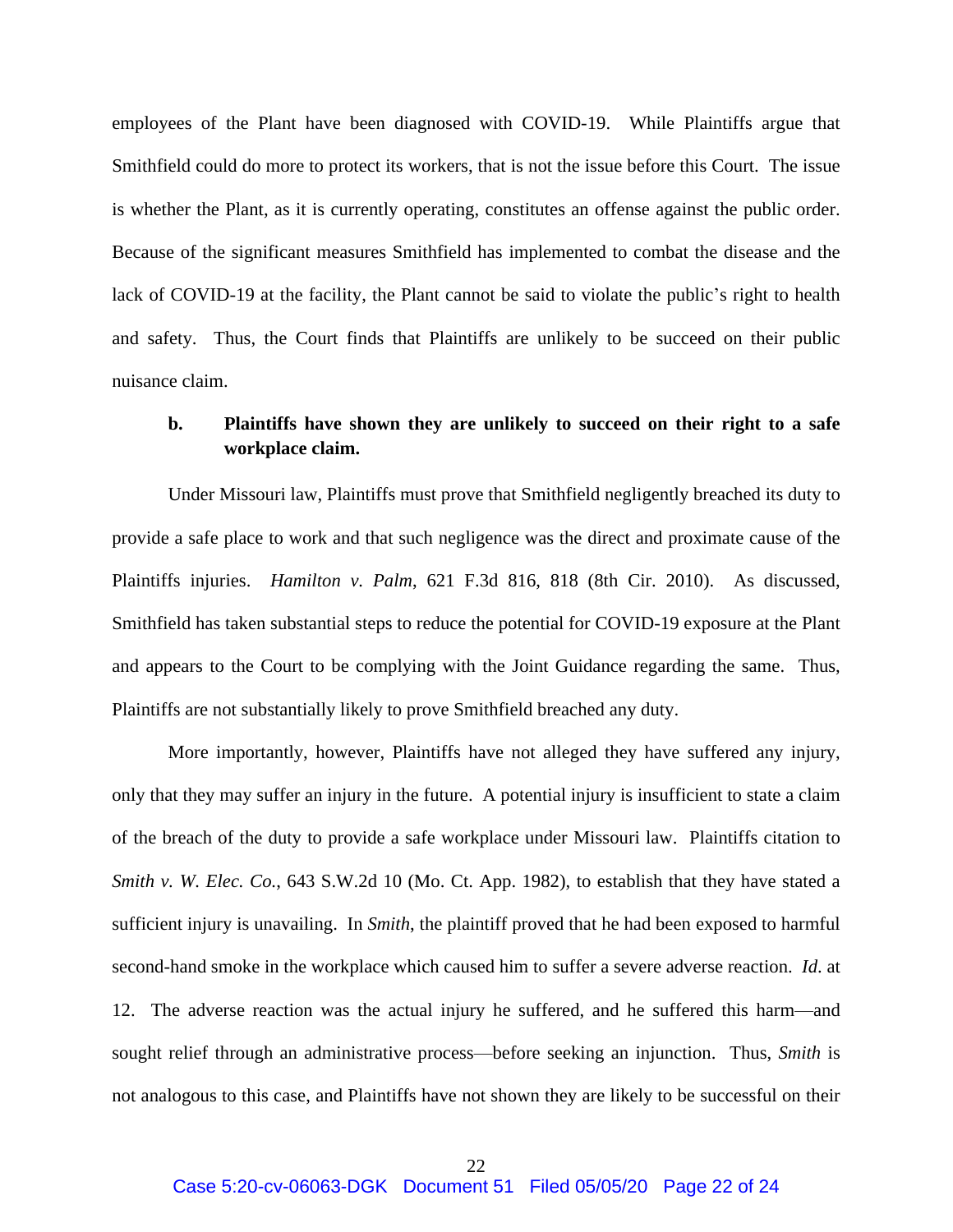breach of a safe workplace claim.

### **4. The public interest factor is neutral.**

Certainly, the spread of COVID-19 is a public-health matter of great concern, and, so, preventing transmission of the virus which causes COVID-19 is within the public interest. At the same time, the public has an interest in maintaining the food-supply chain and access to meat products, an interest which might be impaired if the Court granted the injunction. Because Smithfield's current policies and procedures temper public health worries, the Court finds a preliminary injunction is not in the public interest at this time.

Thus, Plaintiffs have not met their extraordinary burden of showing an affirmative preliminary injunction is warranted in this case.

# **III. Plaintiffs' requested relief lacks the specificity required for a preliminary injunction.**

Finally, the Court finds that Plaintiffs requested relief is impermissibly vague. Federal Rule of Civil Procedure 65(d) states that an injunction must be "specific in [its] terms" and describe in reasonable detail the actions sought to be enjoined. Fed. R. Civ. P. 65(d). This specificity requirement is "designed to prevent uncertainty and confusion on the part of those to whom the injunction is directed and to avoid the possible founding of a contempt citation on a decree too vague to be understood." *Helzberg's Diamond Shops, Inc. v. Valley W. Des Moines Shopping Ctr., Inc.*, 564 F.2d 816, 820 (8th Cir. 1977).

In this case, Plaintiffs request this Court enter an injunction requiring Smithfield to "make all reasonable changes to its 'production practices,' including potentially lowering its line speeds, to place as many workers as possible at least six feet apart" (Doc. 46 at 10). Plaintiffs do not explain what changes would be "reasonable," except for "potentially" reducing line speeds. In other words, they do not specify in reasonable detail what Smithfield should do. They